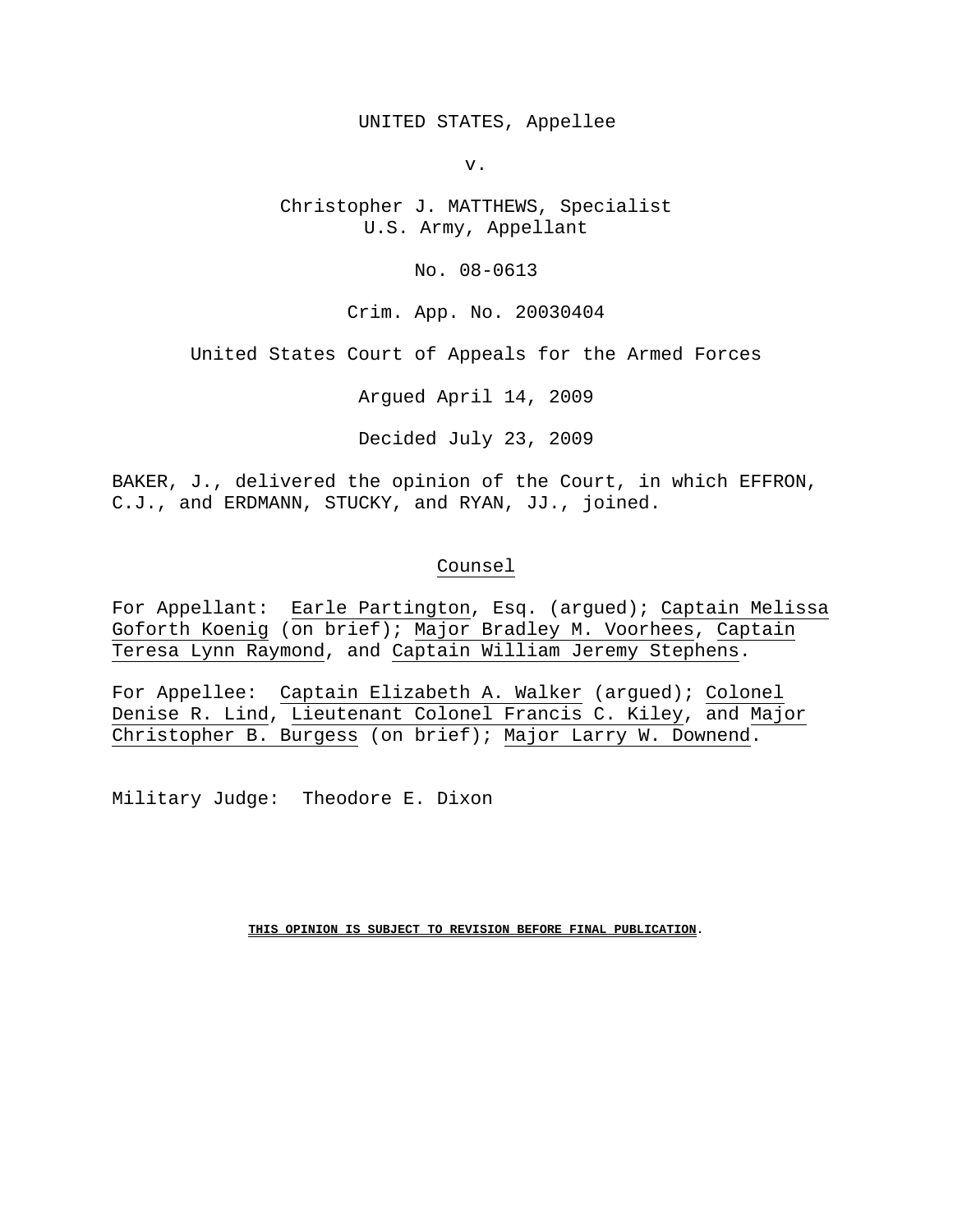Judge BAKER delivered the opinion of the Court.

Appellant entered mixed pleas before a military judge sitting alone as a general court-martial. He was convicted of one specification of assault upon a noncommissioned officer with intent to cause grievous bodily harm, in violation of Article 128, Uniform Code of Military Justice (UCMJ), 10 U.S.C. § 928 (2000), and two specifications of wrongfully using cocaine, in violation of Article 112a, UCMJ, 10 U.S.C. § 912a (2000). The military judge adjudged, and the convening authority approved, a sentence consisting of a bad-conduct discharge, confinement for eleven months, reduction to the grade of E-1, and forfeiture of all pay and allowances. On initial review, the United States Army Court of Criminal Appeals (CCA) ordered an evidentiary hearing pursuant to United States v. DuBay, 17 C.M.A. 147, 37 C.M.R. 411 (1967) (DuBay hearing). United States v. Matthews, No. ARMY 20030404, slip op. at 6-7 (A. Ct. Crim. App. July 14, 2006) (Matthews Order). Following the DuBay hearing, the CCA affirmed the findings and sentence. United States v. Matthews, 66 M.J. 645, 653 (A. Ct. Crim. App. 2008).

The issue granted asks:

WHETHER THE UNITED STATES ARMY COURT OF CRIMINAL APPEALS ERRED IN HOLDING THAT MIL. R. EVID. 509 DOES NOT BAR THE GOVERNMENT FROM CALLING THE MILITARY JUDGE FROM A JUDGE-ALONE TRIAL TO TESTIFY AT A DUBAY HEARING AS TO HIS DELIBERATIVE PROCESS.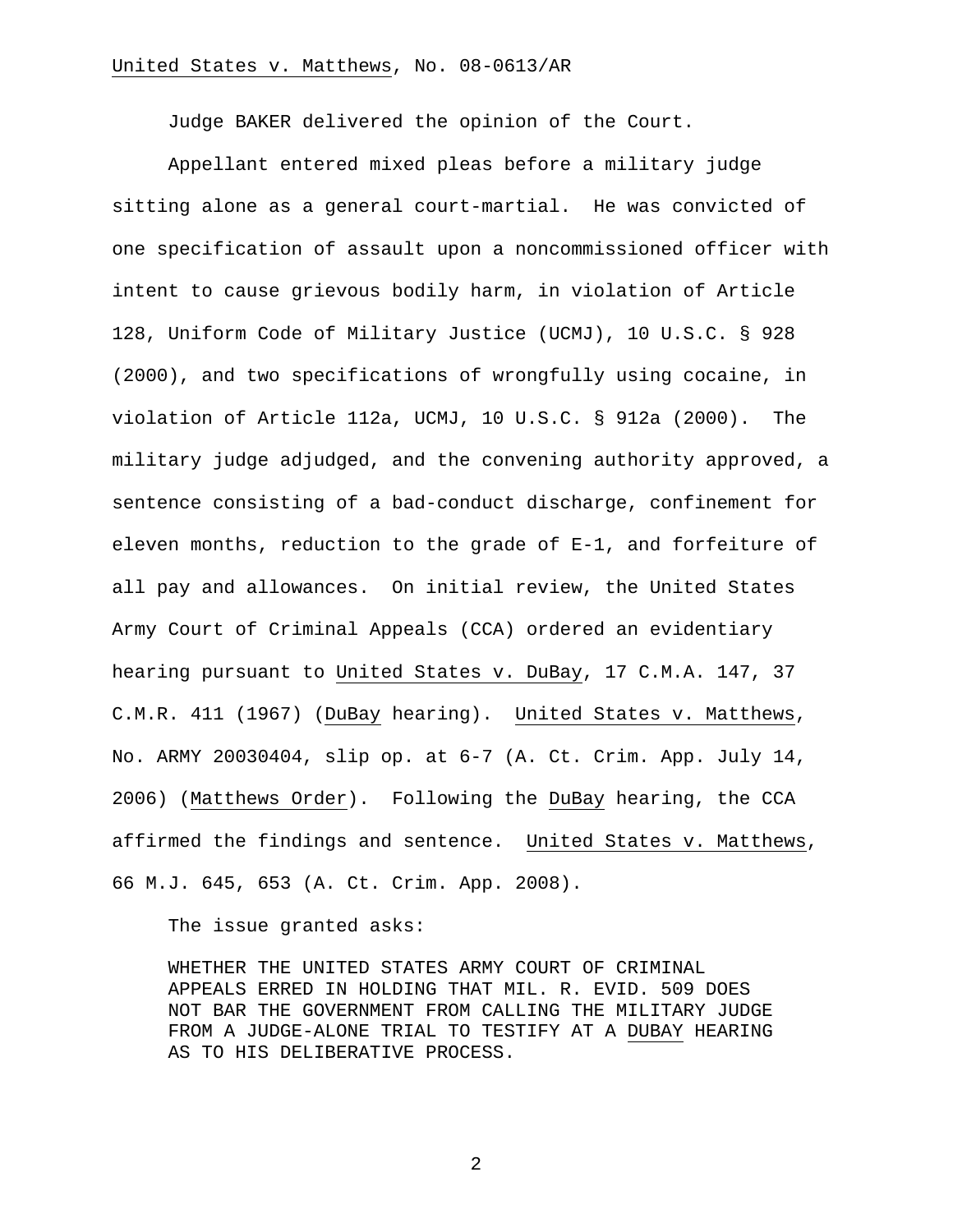The issue implicates not only the meaning of Military Rule of Evidence (M.R.E.) 509, but also the broader question of when, if at all, it is appropriate for military judges to testify regarding their deliberations. After a review of M.R.E. 509, and consistent with M.R.E. 101 and federal common law, we conclude that with limited exception, not applicable here, the deliberative processes and reasoning of courts-martial military judges are protected from post-trial inquiry. The CCA therefore should not have considered the trial military judge's DuBay hearing testimony in this case to the extent it revealed his deliberative process. We remand this case to the CCA for reconsideration of the DuBay record in a manner consistent with this opinion.

#### BACKGROUND

 The charges against Appellant originate from events that transpired at Appellant's on-post home, where he lived with his wife. On the day in question, Sergeant (SGT) Brian Freeman, an acquaintance of Appellant and Mrs. Matthews, visited the Matthews' home. Mrs. Matthews informed SGT Freeman that Appellant wished to speak with SGT Freeman inside the house.

Upon entering the house, SGT Freeman noticed there were two other men in the kitchen; both were wearing battle dress uniforms without name tags. Although he did not know their identities at the time, they were [then] [Staff Sergeant] SSG James Gibson and Private First Class (PFC) Pedro Lozada III. Appellant began questioning SGT Freeman in the living room about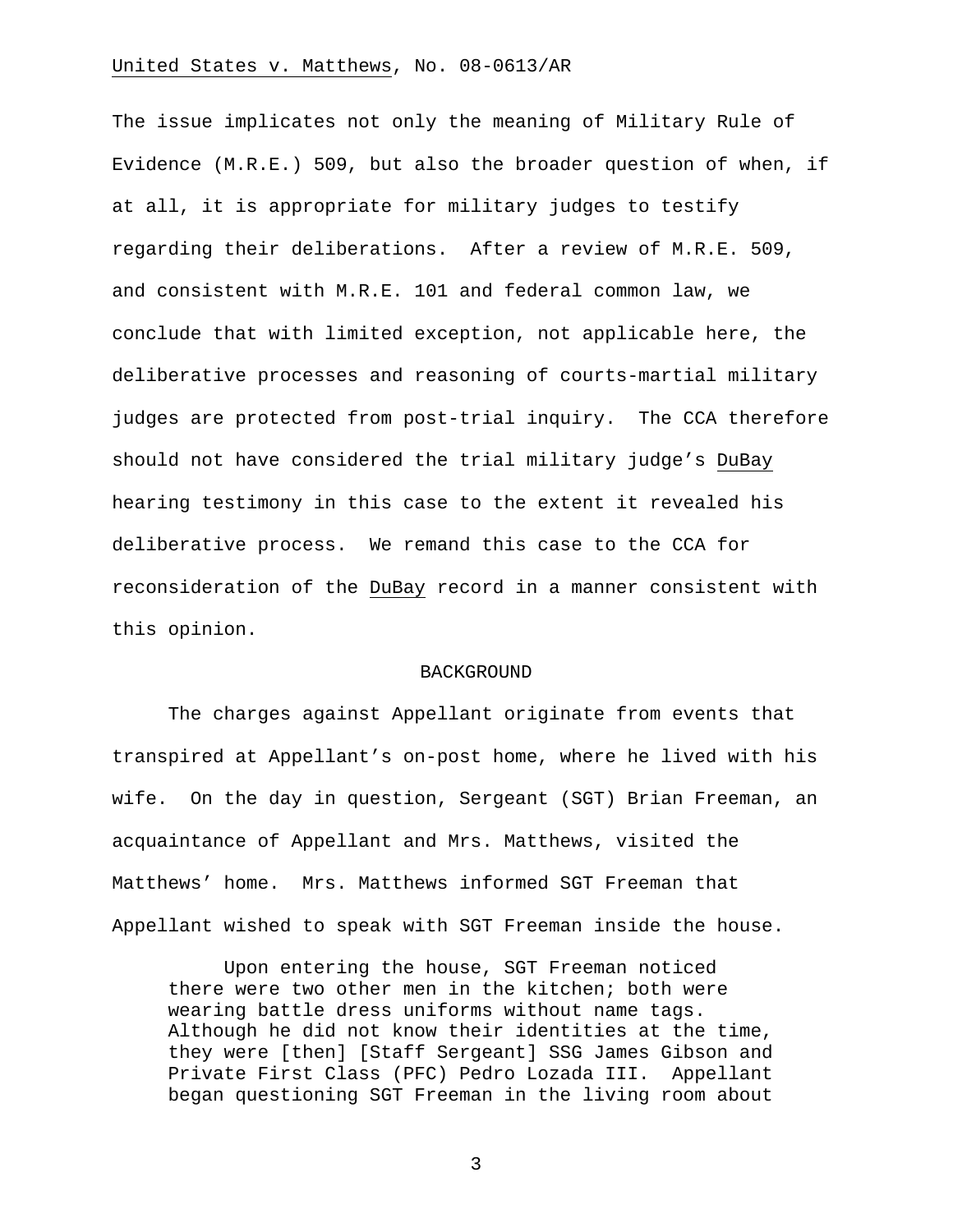whether SGT Freeman was facilitating [Appellant's wife's] affair with another soldier. . . . [SGT] Freeman denied knowledge of an affair.

Appellant then pulled out a handgun from under the couch in the living room and inserted a loaded magazine. As SGT Freeman became frightened and turned to run through the kitchen, SSG Gibson and PFC Lozada grabbed SGT Freeman and pushed him back into the living room. Appellant then pistol whipped SGT Freeman from behind, and SGT Freeman heard what he believed to be a gunshot. Two of [A]ppellant's neighbors also heard a gunshot. . . . While SGT Freeman was on the floor with his head bleeding, [A]ppellant held the handgun to his head. With PFC Lozada and SSG Gibson beside him, [A]ppellant continued to threaten SGT Freeman and demanded he tell him what he knew of [his wife's] infidelities. Hearing the sirens of approaching military police (MP), [A]ppellant told SGT Freeman to hide in the bathroom. [SGT] Freeman did so for a few moments but fled the house at the first opportunity.

Matthews, 66 M.J. at 646 (footnote omitted and first alteration in original).

I. Trial

i

At trial, Appellant called PVT Gibson as a witness. $^{\rm 1}$  As the CCA explained, PVT Gibson's invocation of his right against self-incrimination in response to questions by trial counsel at the court-martial formed the basis for Appellant's appeal to the lower court:

During cross-examination, trial counsel asked PVT Gibson a series of questions, which could have elicited potentially inculpatory and self-

 $^1$  "Private James Gibson was a staff sergeant (SSG) at the time the offenses were committed. Following UCMJ action prior to [A]ppellant's trial, [Gibson] was reduced in rank from staff sergeant to private." Matthews, 66 M.J. at 646 n.1.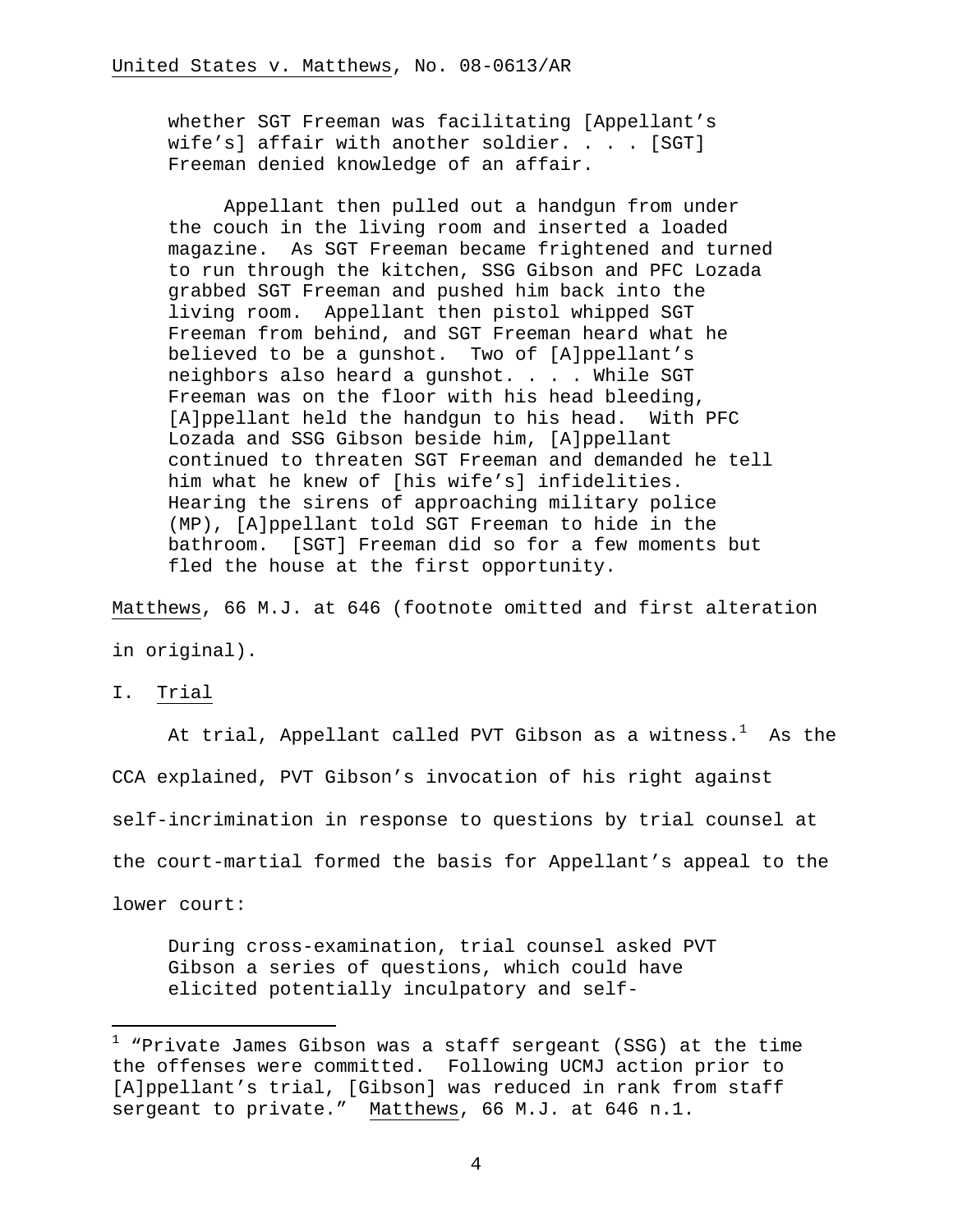incriminating responses. The questions pertained to PVT Gibson's previous misconduct [and] were unrelated to the offenses underlying [A]ppellant's trial. [PVT] Gibson refused to answer these questions and invoked his Fifth Amendment privilege against selfincrimination thirteen times by stating, "I'll take the Fifth Amendment."

Based upon PVT Gibson's invocation, trial counsel requested to have him excused and his testimony stricken from the record. Although trial counsel asserted that she could not conduct a meaningful cross-examination of PVT Gibson, the military judge summarily denied the request. Despite PVT Gibson's repeated invocation of his Fifth Amendment privilege -- matched by as many objections from civilian defense counsel -- the military judge allowed trial counsel to continue with her line of questioning.

The military judge also permitted trial counsel to comment on PVT Gibson's invocation of his Fifth Amendment privilege against self-incrimination during her rebuttal argument on findings.

. . . .

Although civilian defense counsel objected to trial counsel's comments, the military judge subsequently ruled that such comments were permissible based on the "interests of justice" exception to Mil. R. Evid. 512(a)(2).

Matthews, 66 M.J. at 647 (footnote omitted).

After the military judge announced his findings on the

record, he made the following additional comments:

MJ: For purposes of any appellate review of this case for factual sufficiency, the court had the opportunity to evaluate the credibility of each witness and considered each witness's ability to observe and accurately remember, sincerity, conduct in court, friendships, prejudices, and character for truthfulness. The court also considered the extent to which each witness was supported or contradicted by other evidence, the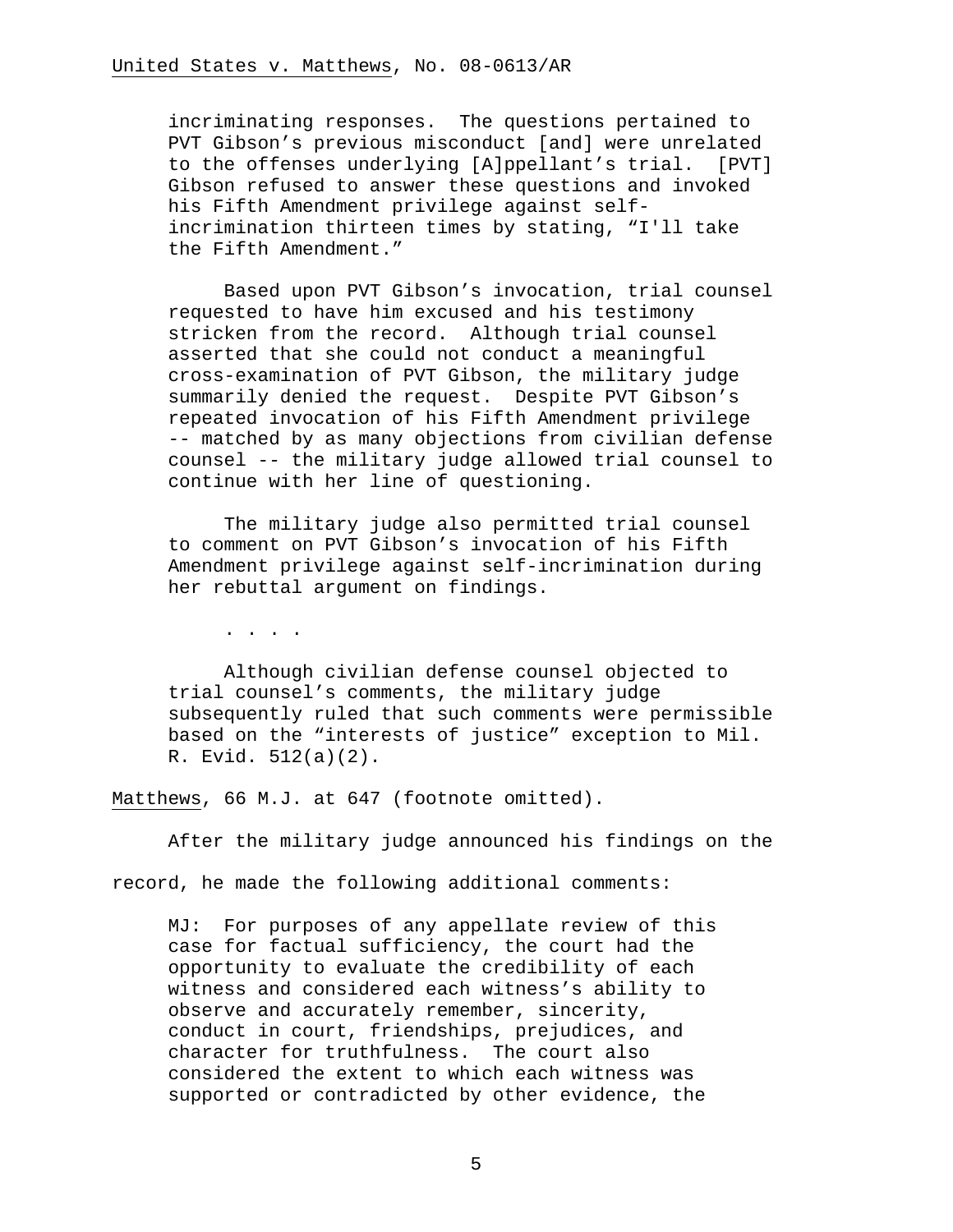relationship each witness had with the other side, and how each witness might be affected by the verdict.

In weighing a discrepancy by a witness and between witnesses, the court considered whether it resulted from an innocent mistake or a deliberate lie.

After taking all these matters into account, the court then considered the probability of each witness's testimony, and the inclination of each witness to tell the truth. Based on the foregoing, the court finds beyond a reasonable doubt that [PVT] Lozada, [PVT] Gibson, and Mrs. Matthews were untruthful in their testimony. The court further finds that these witnesses had every opportunity to, and did, collaborate to falsely testify in this case, motivated by obvious individual self-interest.

#### Id. at 647-48.

#### II. United States Army Court of Criminal Appeals Order

 Appellant thereafter appealed to the CCA, asserting that "the military judge erred by allowing trial counsel to comment upon PVT Gibson's invocation of the right against selfincrimination, and therefore, improperly drew an adverse inference from those comments." Matthews Order, No. ARMY 20030404, slip op. at 3. In addition, Appellant submitted affidavits from civilian defense counsel, trial defense counsel, and Appellant's father, each asserting that the military judge stated reasons off the record for why he did not believe PVT Gibson. Id. The Government countered by submitting an affidavit from trial counsel, who asserted that the military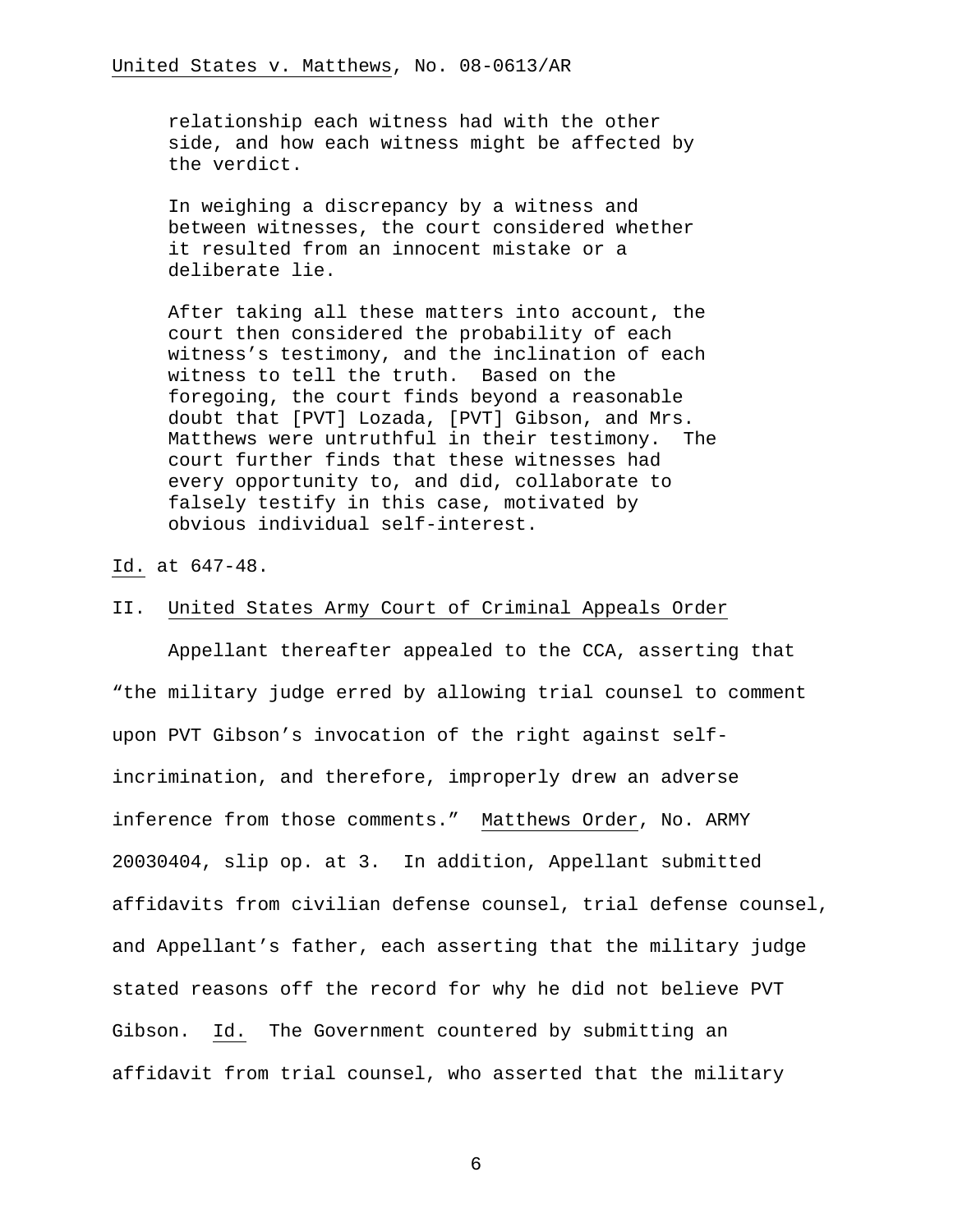judge "'never made the comments that [A]ppellant alleges.'" Id.

at 4.

On July 14, 2006, the CCA ordered a DuBay hearing to determine, in relevant part:

a. Whether the military judge properly applied Mil. R. Evid. 512(a)(2) by allowing trial counsel to comment on PVT Gibson's invocation of the right against self-incrimination in her rebuttal argument on findings.

b. What, if anything, did the military judge say concerning PVT Gibson's credibility in light of PVT Gibson invoking the Fifth Amendment right against self-incrimination?

Id. at 6. The CCA also ordered:

3. That the DuBay military judge . . . permit the presentation of witnesses and evidence, make rulings as appropriate, and enter findings of fact and conclusions of law concerning whether the military judge: (1) made any comment regarding PVT Gibson's invocation of his Fifth Amendment right against selfincrimination, and/or (2) drew any adverse inference that the invocation made PVT Gibson less credible[.]

Id. at 7.

III. DuBay Hearing

 The Government called the military judge who presided over the original court-martial to testify at the DuBay hearing. Neither party nor the DuBay judge nor the trial judge objected to this testimony. Both parties and the DuBay judge posed questions to the trial judge. The following excerpts are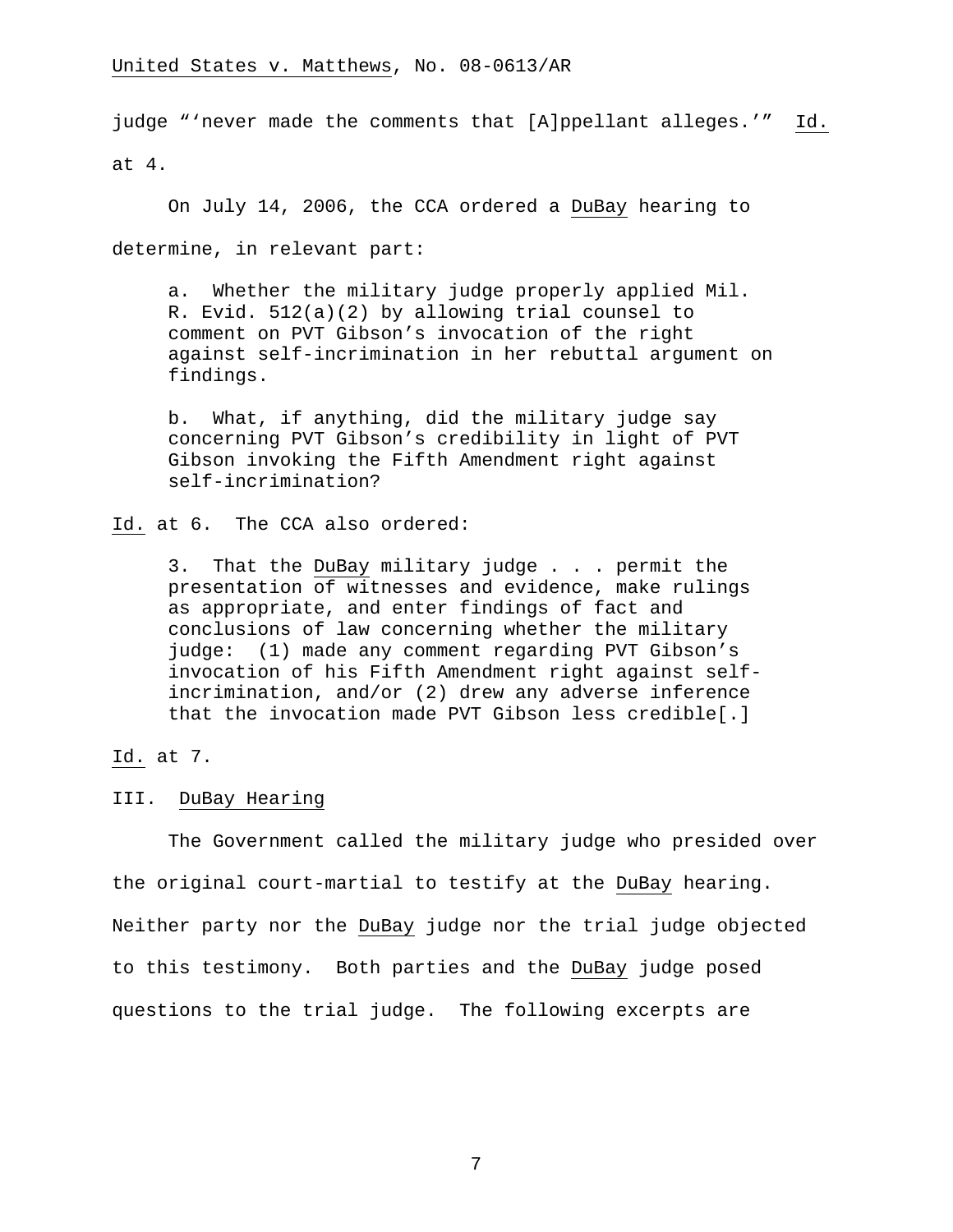representative portions of the trial judge's testimony at the

DuBay hearing: $2^2$ 

[Trial counsel (TC)]: Now how would you characterize the interests of justice here?

[Trial military judge (TMJ)]: . . . I was very concerned about the potential prejudice to Matthews if I were to make rulings different than what I had made. I wanted the defense to be able to present their case in whatever fashion they believed that they should present their case. However, I am a firm believer that justice works both ways. The government is entitled to a fair trial as well as the accused. Under these conditions, with the sequence of events, the government was entitled to make that legal argument . . . . I decided that she was entitled, [trial counsel] that is, to make that argument, whether I drew the inference or not, it was an arguable inference that the court was permitted to draw.

. . . .

[TC]: So you didn't state at that time, that you would draw a negative inference?

[TMJ]: Although I believe then, and I believe now, that the inference could be drawn by the court under these circumstances, I didn't make any comment that I was going to draw an inference. That is something that judges just don't do. So I would not have told them that I am actually going to draw the inference. That was before findings had been announced.

. . . .

[Defense counsel (DC)]: And with knowing that there were some credibility issues related to Private

 2 The excerpts from the trial military judge's DuBay testimony and the DuBay military judge's findings of fact and conclusions of law cited in the Court's opinion are illustrative of the type of testimony elicited and the effect such testimony had on the DuBay military judge's findings of fact and conclusions of law. They are not exhaustive.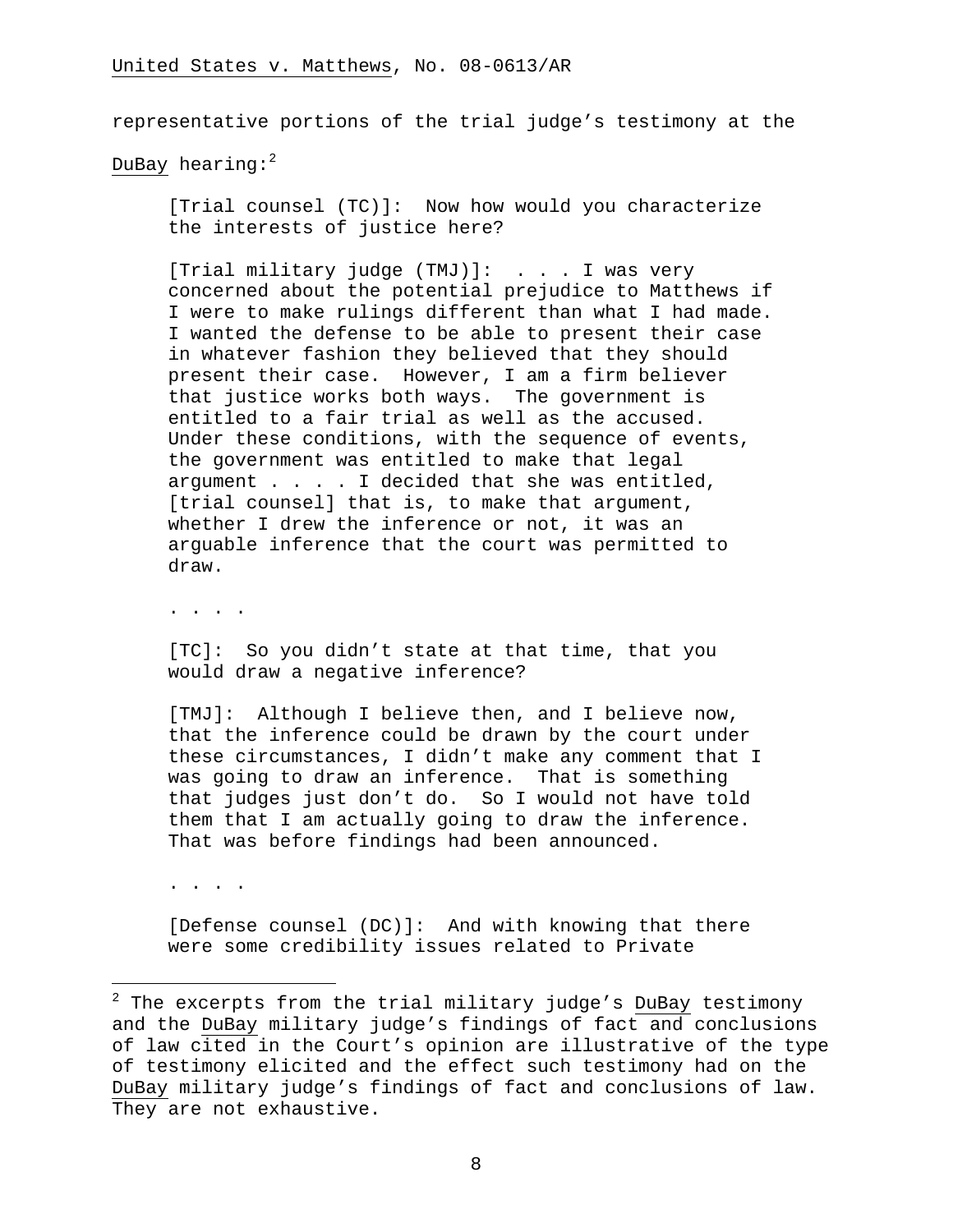Gibson, did that in any way impact how you believed his credibility was when he got on the stand?

[TMJ]: No. His testimony, as I stated earlier, was in direct opposition to other testimony, other evidence presented to me. It was so far in contrast, that I didn't believe him during his direct examination. In other words, what he testified to, that was being elicited by the defense, was not credible in and of itself.

. . . .

[DuBay military judge]: Okay. So by invoking the exception of M.R.E. 512 in the interest of justice, how would you describe the interest of justice that you were seeking to pursue?

[TMJ]: Because all of my rulings and all of my decisions as it related to how to proceed with [Private] Gibson's testimony, in light of what had occurred, were very defense oriented, very defense favorable, I wanted to ensure that Specialist Matthews was able to present the evidence as his attorneys wanted to present [it]. So, I made my rulings consistent with that approach to this particular issue. All of those rulings were designed to allow [Private] Gibson's direct examination. Because I didn't want to delay the trial for an immunity order. I didn't want to give the government the advantage of me ordering [Private] Gibson to testify, notwithstanding the fact that he invoked, which, to be quite honest, I had not researched that aspect of the issue and neither side had briefed the issue of whether a court-ordered response by the witness would provide in any type of immunity. So I elected not to use that option as well. So, all of the options that I chose, either to elect or not elect, were designed to ensure that Specialist Matthews was able to present the evidence that he wanted to present. When it came to the argument of counsel, however, that is where I evened the playing field, so to speak. It was a legitimate, in my mind, a legitimate legal argument that she should have been able to make, whether or not the court could draw the inference or whether the law would allow them to draw the inference, it was a comment which the rules specifically address, that I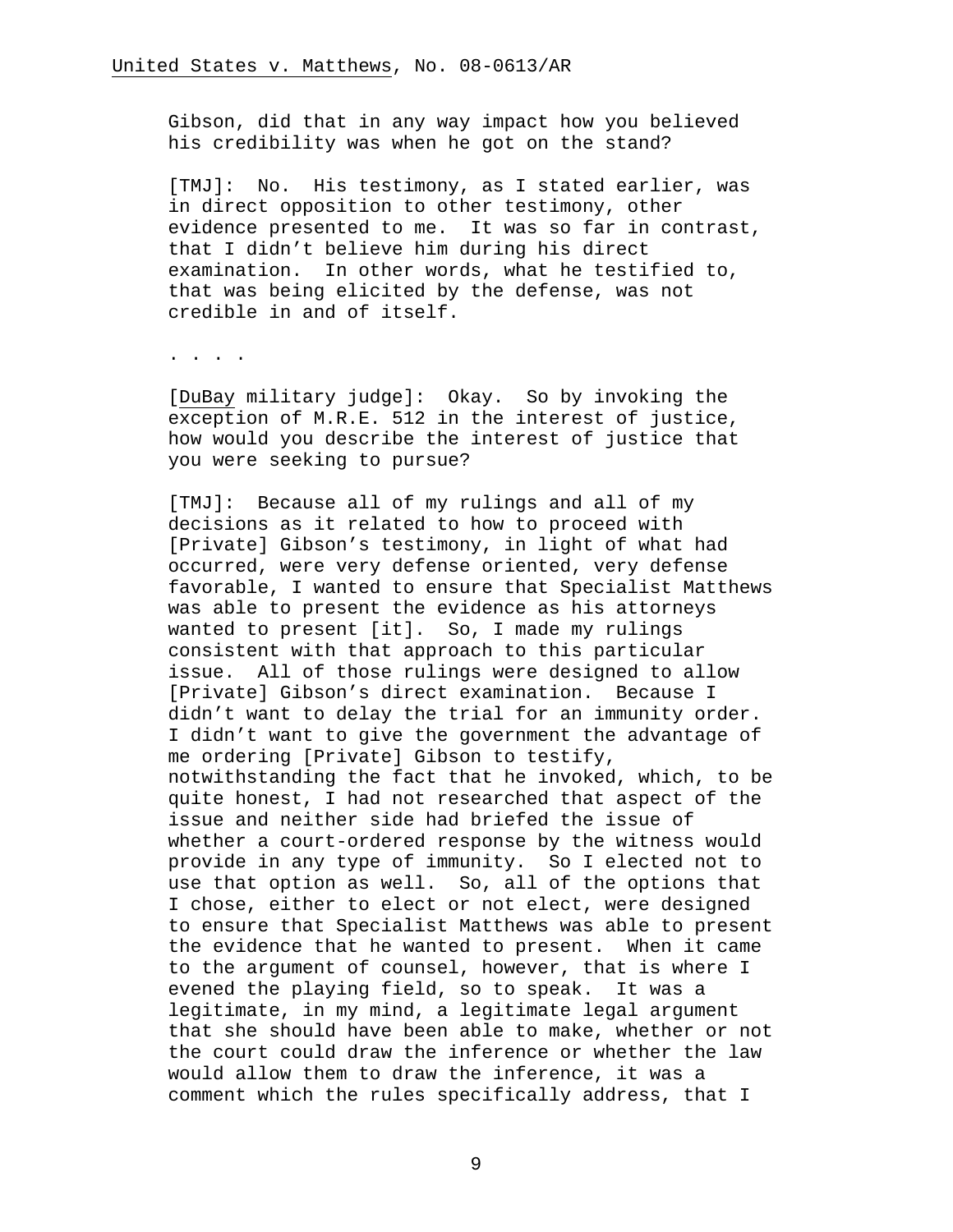believe that the interest of justice, under the circumstances, would allow. It has sort of evened the playing field based on the circumstances in this case, so.

. . . .

[DC]: Sir, do you think that the government was allowed to unfairly benefit from a poorly drafted immunity order, by asking questions that they know would not be covered by that immunity order?

[TMJ]: I believe the government's presentation of their cross-examination of Gibson was severely hampered, because they were not permitted to get responses that would otherwise directly go to [Private] Gibson's credibility. That was the result of the poorly drafted immunity order. As this was a judge alone case, there was no specific danger of unfair prejudice to the accused of the government's rebuttal argument. Since I did not draw the inference requested, there was no prejudice to the accused, Specialist Matthews, as it relates to that argument. So, did the government unfairly benefit? No. The end result is that they did not unfairly benefit by my rulings.

Based on the testimony presented at the DuBay hearing, the

DuBay military judge made the following findings of fact:

18. At the fact-finding hearing, the Military Judge for the first time explained his rationale for invoking MRE 512's interest-of-justice exception. His intent was to ensure a fair trial for both sides. He was primarily concerned that appellant not be deprived of the benefit of Private Gibson's material, favorable evidence because government attorneys had drafted an in-artful grant of immunity for Private Gibson and had not co-ordinated that grant of immunity with the U.S. Attorney prior to trial. Accordingly, he decided not to invoke the remedy of striking Private Gibson's direct testimony, favorable to appellant, upon invocation of the privilege upon trial counsel crossexamination because he did not want the government to benefit from its own errors. Because he had not invoked the remedy of striking the direct testimony,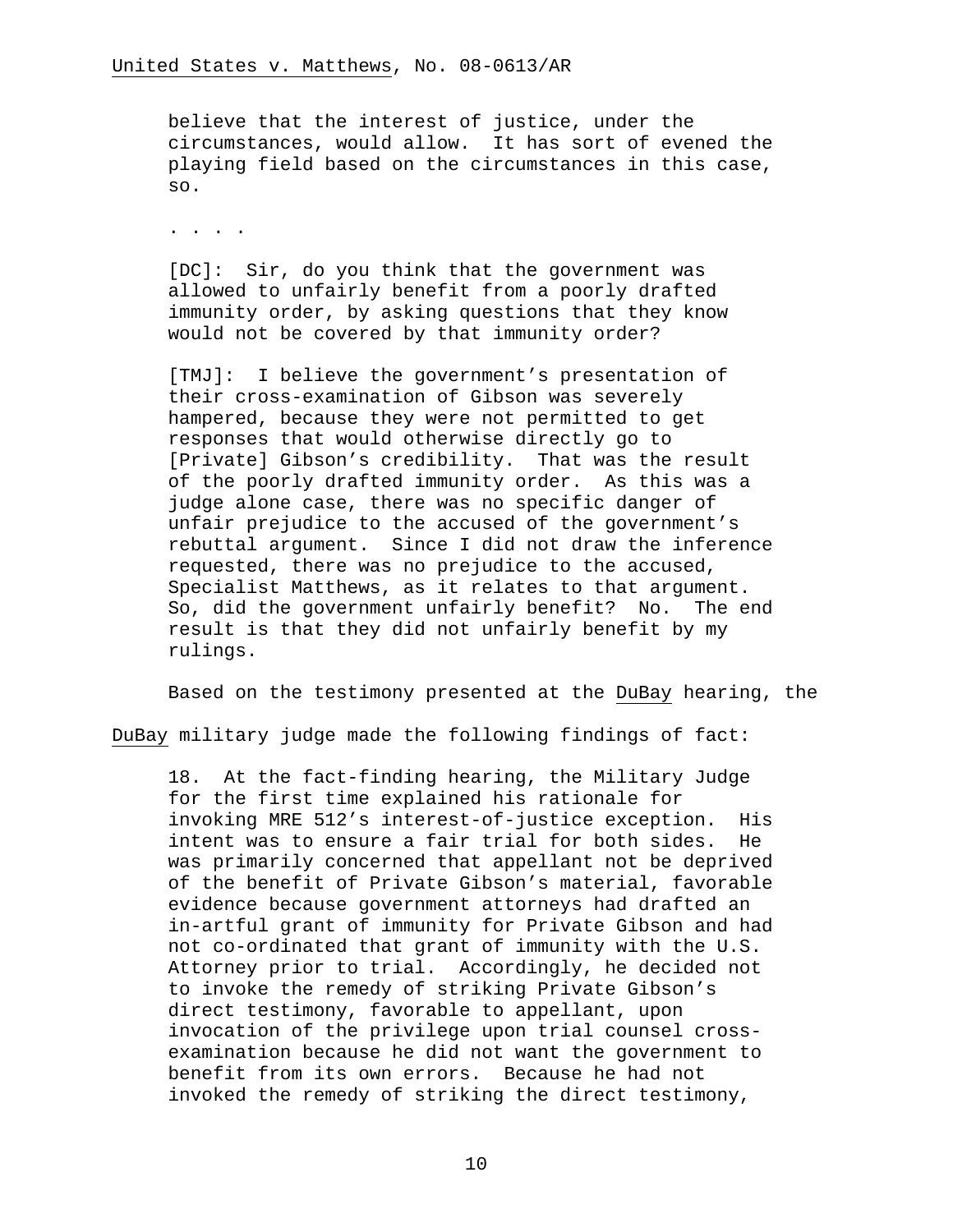he allowed assistant trial counsel to argue the invocation of the privilege in the interest of justice. It was a lesser remedy than striking the direct testimony, thereby ensuring both that appellant received the benefit of Private Gibson's testimony and that the government had an opportunity to be heard as well regarding the matter of credibility. In his determination that the interests of justice indicated consideration of assistant trial counsel's argument regarding Private Gibson's invocation of his privilege, the Military Judge was aware that the privilege invocation deprived the government of significant impeachment evidence regarding Private Gibson's credibility.

19. When rendering findings, the Military Judge specifically found that Private Lozada, Private Gibson, and Mrs. Matthews were untruthful in their testimony and that they had collaborated in their false testimony. He determined this from the sharp contrast in the testimony between government witnesses whom [sic] he determined were credible and these defense witnesses, and the way in which these defense witnesses testified consistent with each other regarding significant matters but differed as to less significant matters. . . . The Military Judge had determined the credibility of these three defense witnesses prior to assistant trial counsel's crossexamination of Private Gibson and prior to assistant trial counsel's comment in rebuttal on Private Gibson's invocation of his privilege.

20. When rendering findings, the Military Judge considered the assistant trial counsel's rebuttal argument to which civilian defense counsel objected regarding Private Gibson's invocation of his privilege. He thought about it while deliberating on findings. He considered Private Gibson's invocation of the privilege as a matter affecting Private Gibson's credibility. He drew an adverse inference that the invocation made Private Gibson less credible. He considered the invocation of the privilege as a matter affecting Private Gibson's credibility in the interest of justice as an alternative to the more drastic, authorized remedy of striking and not considering at all Private Gibson's defense-favorable, material direct testimony. He, however, gave the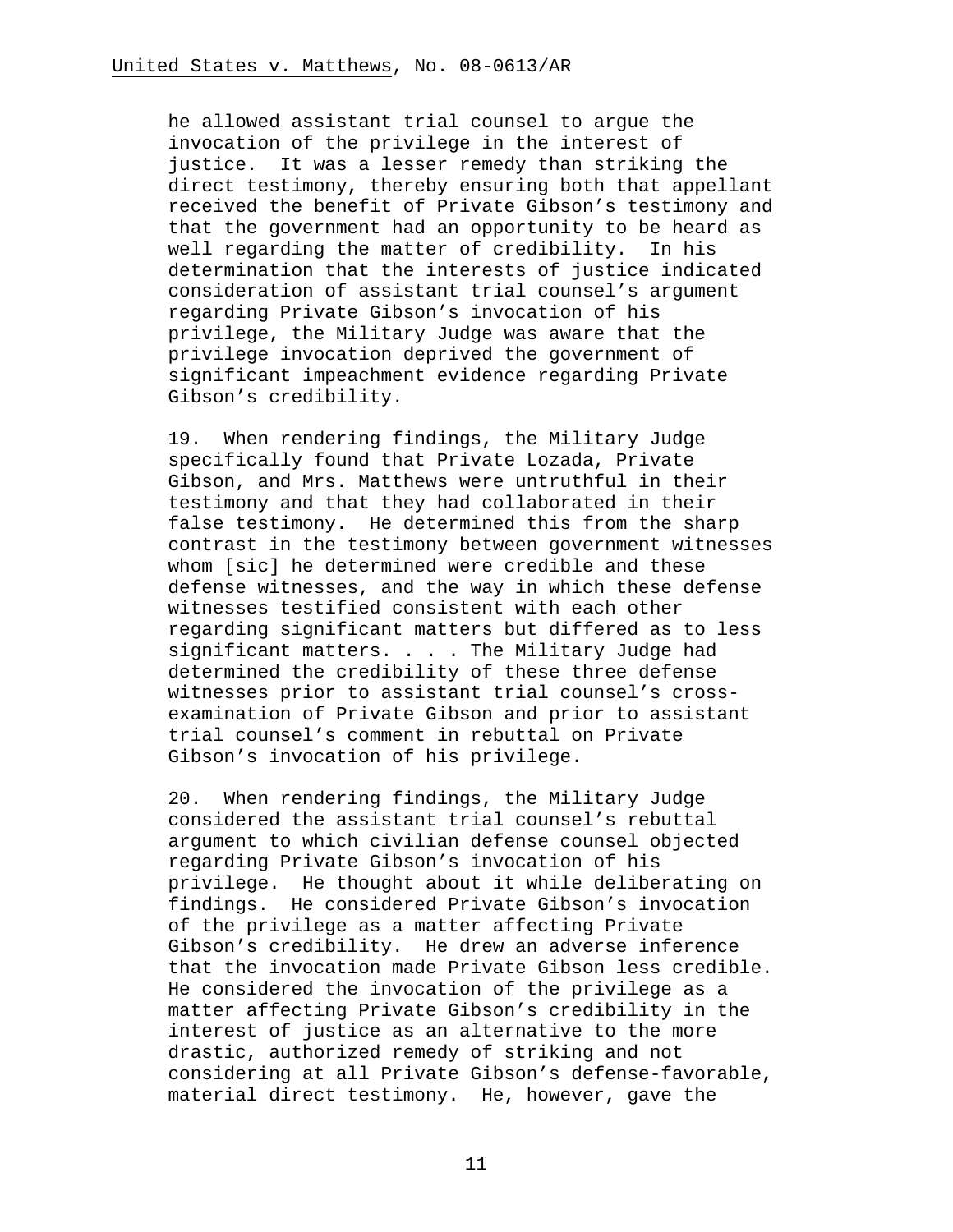invocation of the privilege no weight because other evidence persuaded him that Private Gibson, as well as Private Lozada and Mrs. Matthews, had collaborated their false testimony.

 The DuBay military judge then made the following relevant conclusions of law based on his findings of fact:

1. The Military Judge did not abuse his discretion by allowing assistant trial counsel to comment on Private Gibson's invocation of the privilege against selfincrimination in her rebuttal argument on findings. Rather, the Military Judge applied the correct rule of evidence, MRE 512(a)(2). That rule provides that normally comment on claim of a privilege [sic] is not allowed, but here the Military Judge determined that the circumstances were not normal. He considered the government's error in the in-artful drafting of Private Gibson's grant of immunity, as well as the lack of co-ordination with the U.S. attorney. His primary concern was not to invoke the remedy of MRE  $301(f)(2)$  and deprive appellant of material, favorable evidence by striking Private Gibson's direct testimony. Rather than strike the direct testimony, he invoked a less drastic remedy of allowing assistant trial counsel to comment on the claim of privilege and considered it in rendering findings, in order to ensure that he considered Private Gibson's testimony offered by appellant, as well as to ensure that the government had an opportunity to be heard, cognizant that Private Gibson's privilege invocation deprived the government of significant impeachment evidence. Therefore, he did not abuse his discretion by invoking the Rule's interest-of-justice exception and did not improperly apply the rule of evidence. He applied the correct rule and had an adequate factual basis for his application of that rule's exception.

. . . .

3. The Military Judge considered assistant trial counsel's argument regarding Private Gibson's invocation of the privilege; considered the invocation of the privilege when rendering findings; drew an adverse inference that the invocation made Private Gibson less credible; told the parties on the record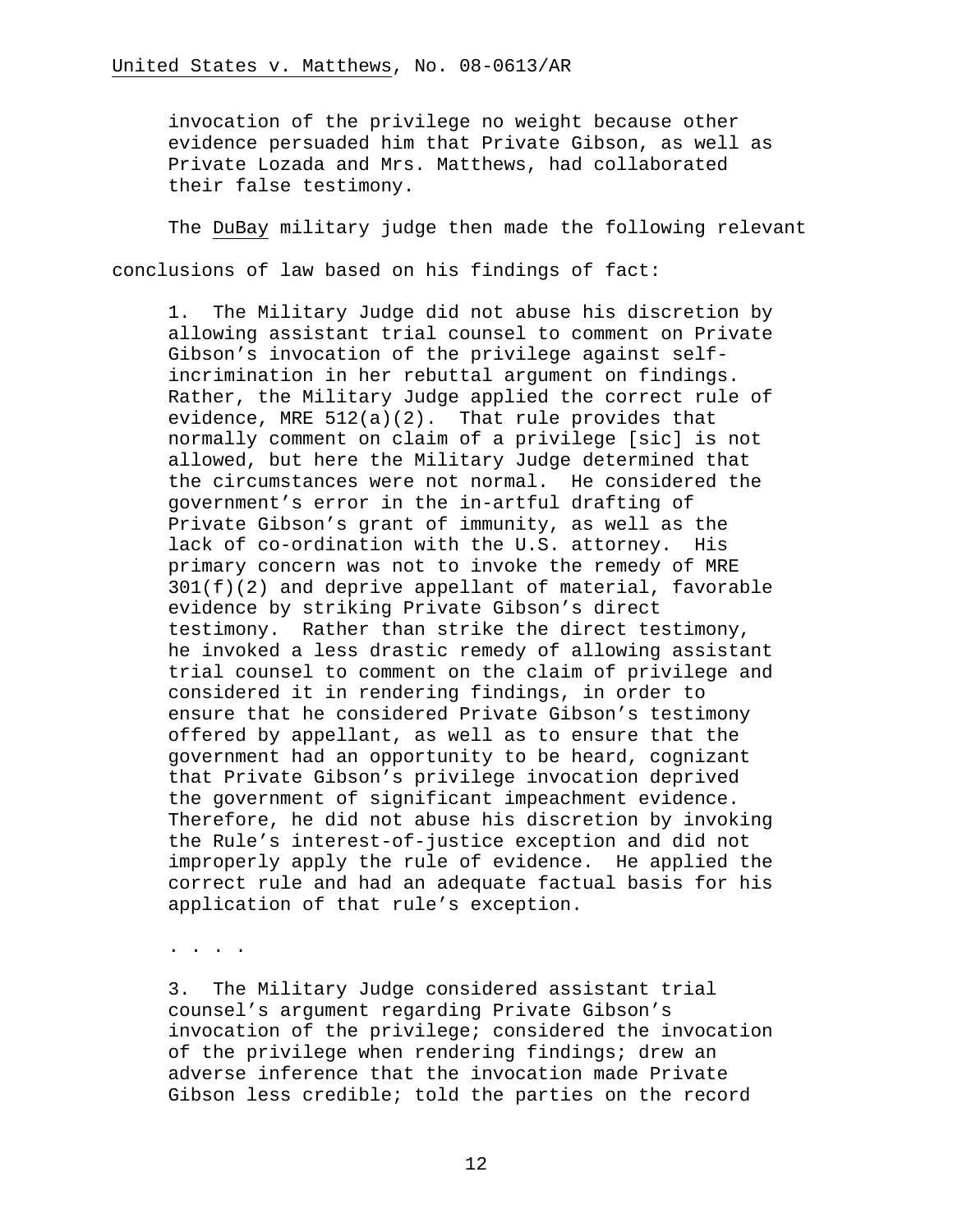that he had invoked MRE 512's interest-of-justice exception when considering the invocation of the privilege when rendering findings; and, made an ex parte off-the-record comment to civilian defense counsel and military defense counsel that he had considered Private Gibson's invocation of the privilege in determining Private Gibson's credibility.

4. The Military Judge gave no weight to Private Gibson's invocation of the privilege in determining Private Gibson's credibility and rendering findings. . . .

# IV. United States Army Court of Criminal Appeals Opinion on the Merits

 Following the DuBay hearing, Appellant submitted a supplemental brief to the CCA alleging that the DuBay military judge erred, first, in permitting the trial military judge to testify about his deliberative process, and second, in finding that the trial military judge properly permitted assistant trial counsel to comment on PVT Gibson's invocation of his privilege against self-incrimination. With the benefit of the record and the DuBay hearing, the CCA ultimately found that:

the military judge erred when applying Mil. R. Evid. 512, rather than the more specific and therefore controlling rule, Mil. R. Evid. 301. Consequently, he erred when he permitted trial counsel to comment during rebuttal argument on PVT Gibson's invocation of his Fifth Amendment privilege against selfincrimination. Lastly, the military judge erred when he ruled on defense counsel's objection to the military judge drawing an adverse inference from PVT Gibson's invocation of his Fifth Amendment privilege against self-incrimination.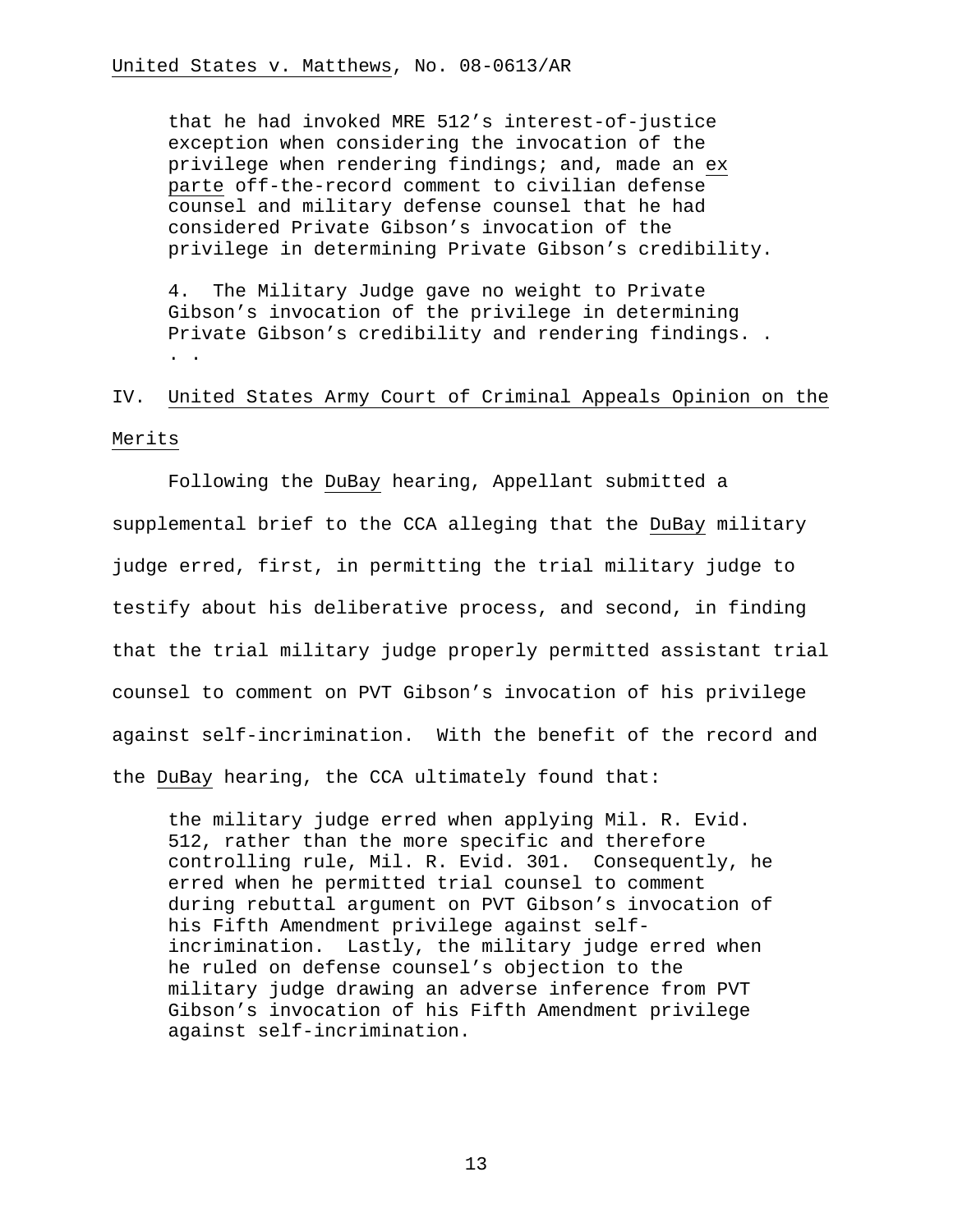Matthews, 66 M.J. at 651-53. The CCA then applied a constitutional error analysis to determine that the trial military judge's errors were harmless beyond a reasonable doubt. Id. at 653. In conducting this analysis, the CCA observed that "the [trial] military judge testified [at the DuBay hearing] concerning his analysis of PVT Gibson's credibility as a witness." Id. at 652. The CCA further noted that "[w]hile the [trial] military judge acknowledged he drew an adverse inference, he reiterated that he gave no weight to this inference in his deliberations." Id.

 The CCA addressed Appellant's allegation that the DuBay military judge erred in permitting the trial military judge to testify about his deliberative process at the DuBay hearing in the following footnote:

Appellate defense counsel, in supplemental pleadings, assert[s] the military judge violated the deliberative process privilege, as explained in Mil. R. Evid. 509 and Mil. R. Evid. 606(b), by testifying about his thought process in ruling on the Mil. R. Evid. 512 objection. Military Rules of Evidence 509 and 606(b) describe the prohibitions which exist to keep jury members from disclosing their deliberative process, through testimony or affidavits, not judges. Appellant provides no case law to support the proposition that these evidentiary rules apply to a military judge's deliberative process. In fact, in United States v. McNutt, 62 M.J. 16, 20 (C.A.A.F. 2005), our superior court held Mil. R. Evid. 606(b) "applies to court members only, and thus, does not apply to protect the statement[s] of the military judge. . . ." Additionally, the court specifically addressed the present situation, recognizing "there [will be] certain extraordinary situations in which a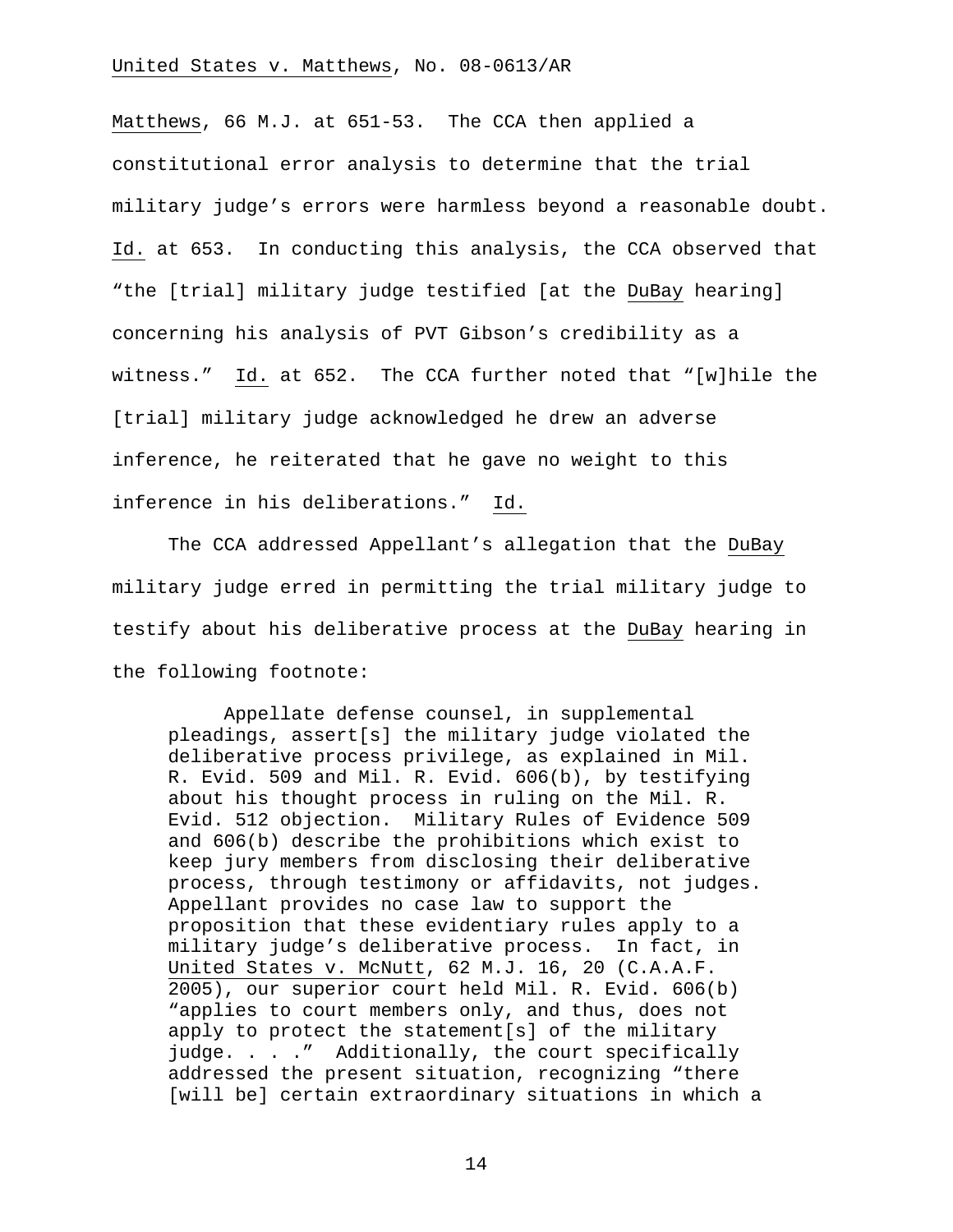i

judge may be called upon to explain his verdict or rulings in subsequent proceedings." Id. at 21. In the instant case, such a circumstance arose and, acting under this contingency, we ordered the DuBay hearing.

Matthews, 66 M.J. at 652 n.13 (alteration in original).

### ANALYSIS

 We review the CCA's conclusion that M.R.E. 509 is inapplicable to military judges de novo. See United States v. Flores, 64 M.J. 451, 454 (C.A.A.F. 2007); United States v. Best, 61 M.J. 376, 381 (C.A.A.F. 2005); United States v. McCollum, 58 M.J. 323, 340 (C.A.A.F. 2003). $^3$  In addressing the granted issue, we look first to the text of M.R.E. 509, and in particular, the use of the terms "courts" and "privilege." In light of M.R.E. 509's incorporation of federal evidentiary law, as well as the varied ways in which the term "privilege" might be read, we ultimately turn to federal common law, consistent with M.R.E. 101, to answer the question presented. Indeed, for the reasons

 $^3$  This case presents a situation similar to that in <u>Best</u>, 61 M.J. 376. In that case, the lower court affirmed the findings and sentence after considering the findings of a DuBay hearing. Id. at 377. We then reviewed de novo the lower court's post-DuBay interpretation of R.C.M. 706. Id. at 381. As in Best, plain error analysis is inapplicable to what the DuBay military judge may or may not have considered in this case, notwithstanding that neither party objected to the trial military judge's DuBay testimony. The third prong of the test for plain error focuses on the outcome or judgment at the court-martial. See United States v. Schlamer, 52 M.J. 80, 85-86 (C.A.A.F. 1999). Moreover, as a DuBay hearing has no outcome per se, we review the CCA's conclusion on a question of law de novo and remand to the lower court for reconsideration of the evidentiary issues that might have affected its ultimate appellate decision.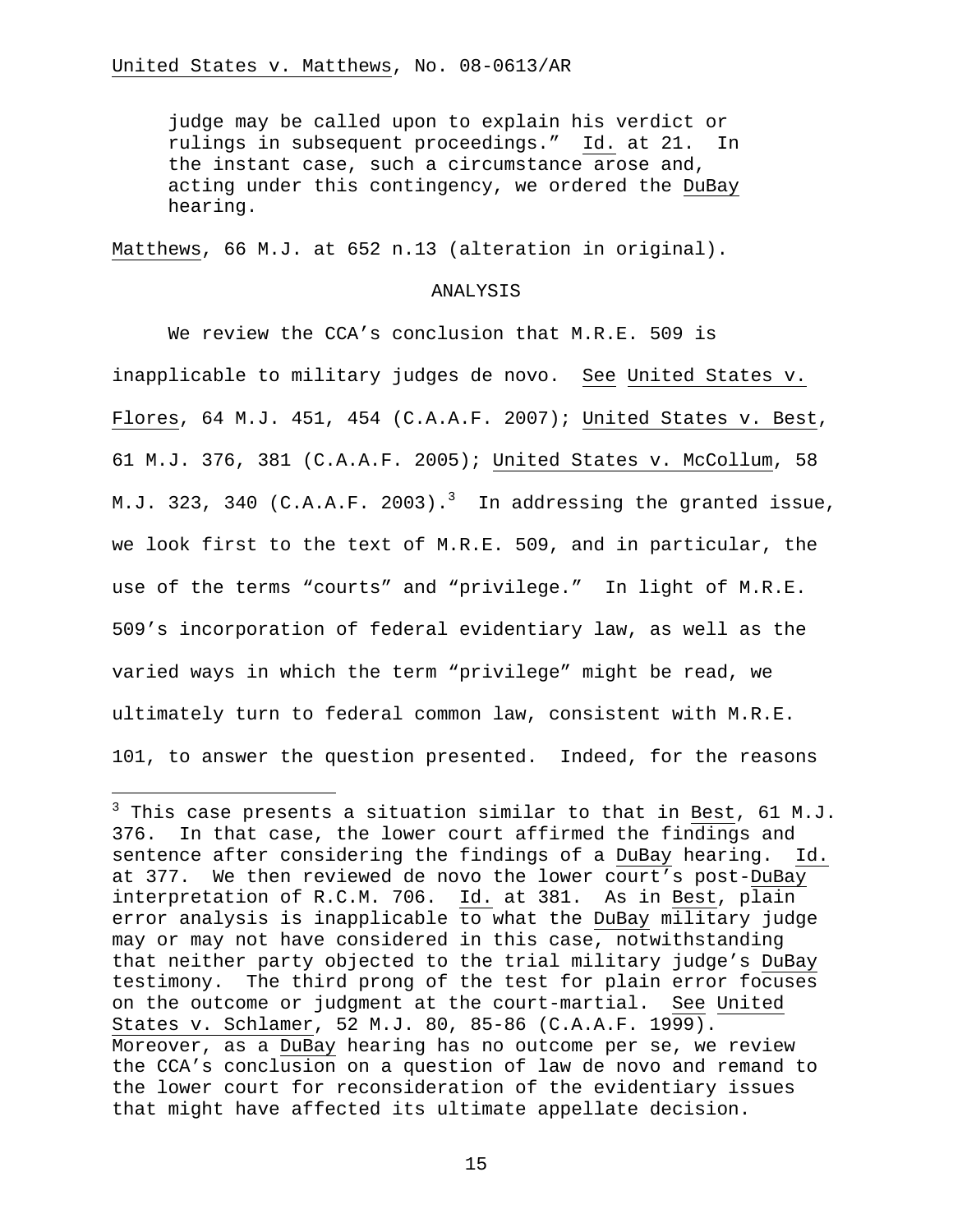explained below, it would not be possible to interpret M.R.E. 509 without reliance on federal common law and its purposes.

## I. Applicability of M.R.E. 509 to Military Judges

 M.R.E. 509 is included in the "Privileges" section of the Military Rules of Evidence and is entitled "Deliberations of courts and juries." M.R.E. 509 provides that:

Except as provided in Mil. R. Evid. 606, the deliberations of courts and grand and petit juries are privileged to the extent that such matters are privileged in trial of criminal cases in the United States district courts, but the results of the deliberations are not privileged.

M.R.E. 509 "is taken from 1969 Manual Para. 151 but has been modified to ensure conformity with Rule 606(b) which deals specifically with disclosure of deliberations in certain cases." Manual for Courts-Martial, United States, Analysis of the Military Rules of Evidence app. 22 at A22-44 (2008 ed.) (MCM).

Paragraph 151(b) of both the 1951 and 1969 MCM provided that "[t]he deliberations of courts and of grand or petit juries are privileged, but the results of their deliberations are not privileged." The reference to "courts and grand or petit juries" in M.R.E. 509 has not changed substantively since the 1951 MCM.<sup>4</sup>

i<br>Li

<sup>&</sup>lt;sup>4</sup> The only difference between the 1951 MCM and more modern versions of the MCM is the use of "and" versus "or." In 1951, the MCM stated "grand or petit juries," (emphasis added), while the 2008 MCM refers to "grand and petit juries." (emphasis added).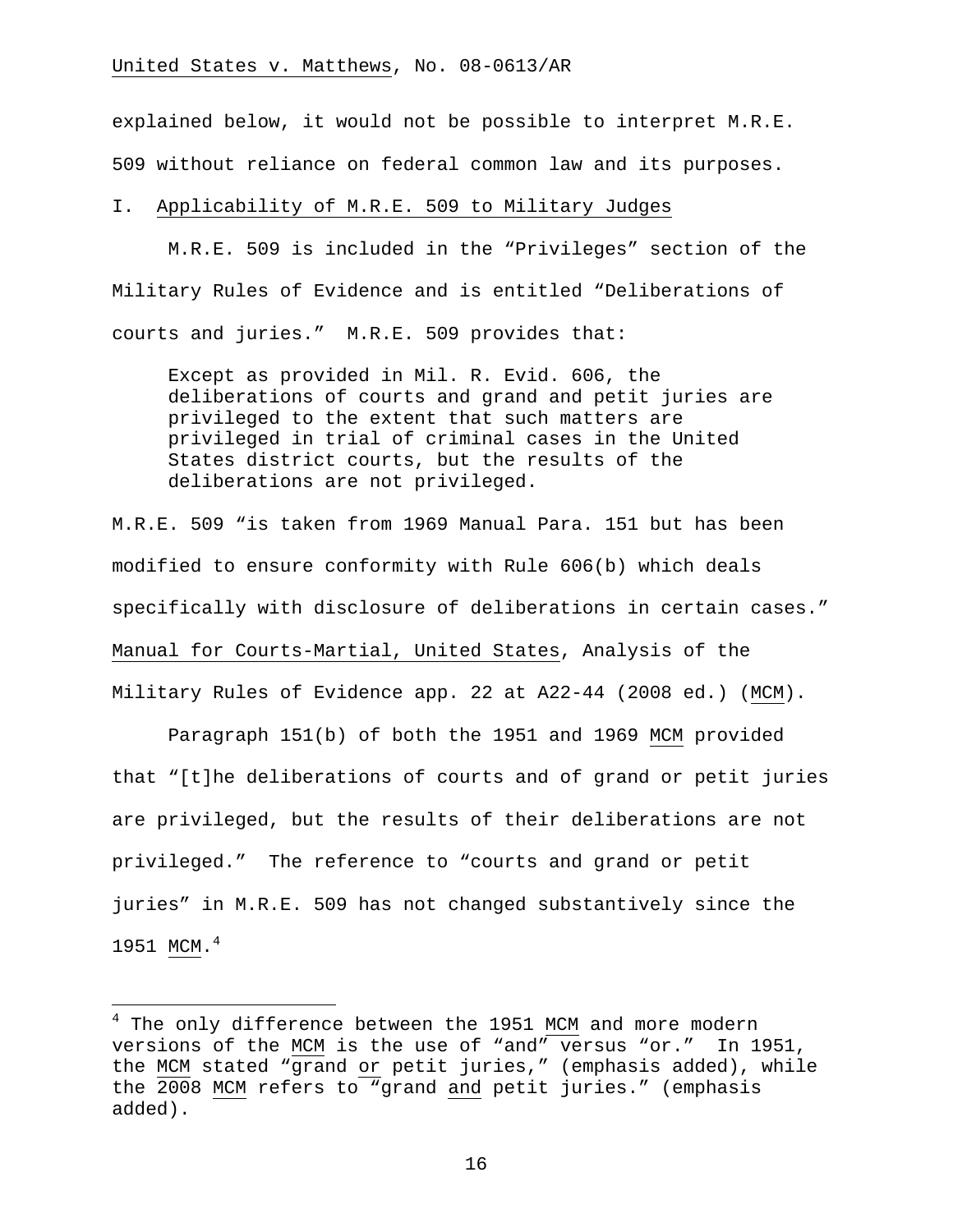The parties disagree on the meaning of "courts," and thus whether M.R.E. 509 applies to military judges. Appellant argues that the plain meaning of "courts" includes a military judge sitting alone. Thus, according to Appellant, M.R.E. 509 prohibits a military judge from testifying about his or her deliberative process. On the other hand, the Government argues that the history of the MCM demonstrates that "courts" does not include military judges. The Government contends that the reference to "courts" in the 1951 MCM could not have referred to a military judge sitting in a judge alone court-martial because the position of military judge did not exist prior to 1968.

"It is a well established rule that principles of statutory construction are used in construing the . . . Military Rules of Evidence . . . ." United States v. Custis, 65 M.J. 366, 370 (C.A.A.F. 2007). "'[W]hen the statute's language is plain, the sole function of the courts -- at least where the disposition required by the text is not absurd -- is to enforce it according to its terms.'" Id. (quoting Hartford Underwriters Ins. Co. v. Union Planters Bank, N.A., 530 U.S. 1, 6 (2000)) (alteration in original). "In construing the language of a statute or rule, it is generally understood that the words should be given their common and approved usage." McCollum, 58 M.J. at 340 (citation and quotation marks omitted).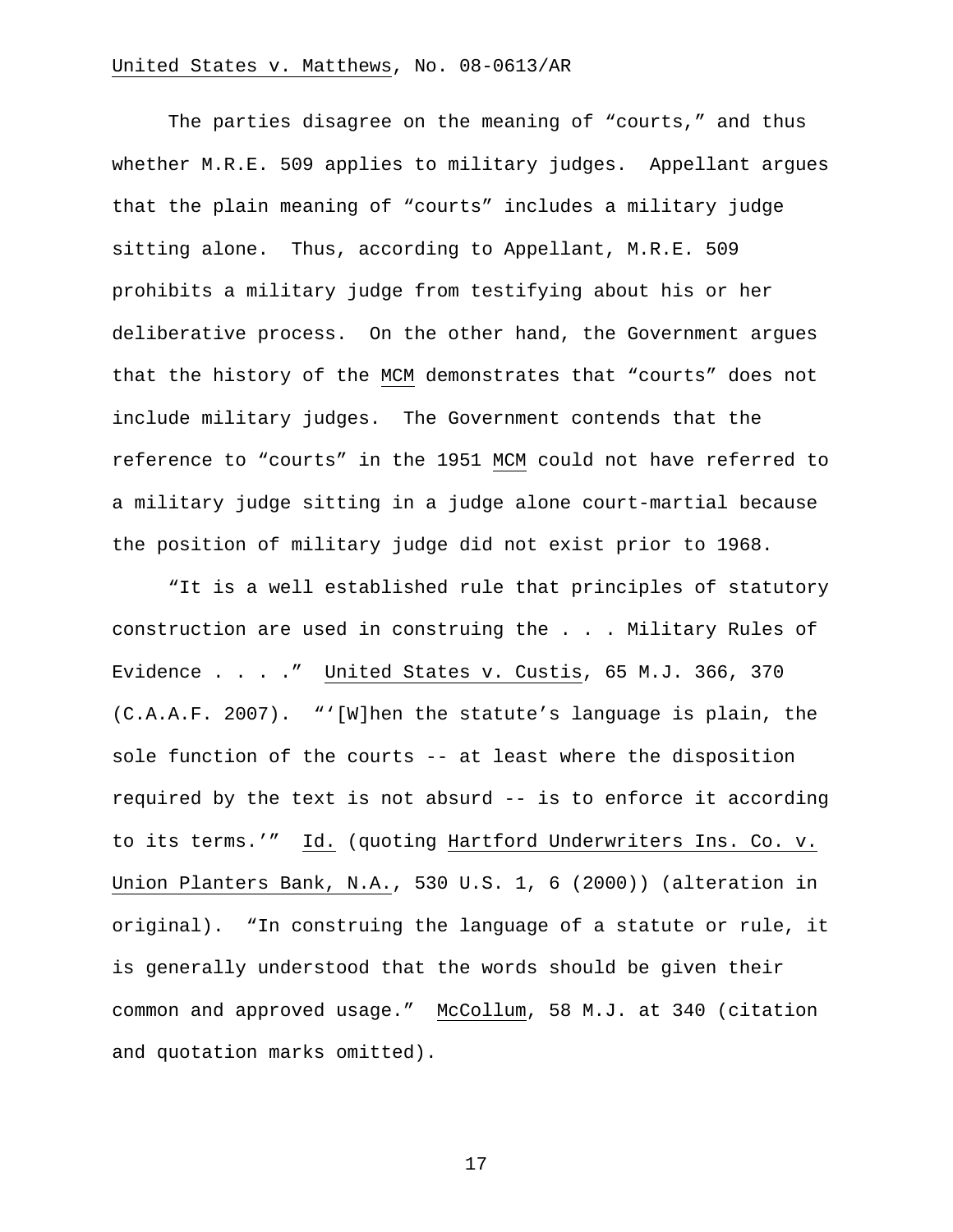Dictionaries from both today and the 1950s suggest that "court" is tantamount to "judge." According to the 1951 Fourth Edition of Black's Law Dictionary, "[t]he words 'court' and 'judge,' or 'judges,' are frequently used in statutes as synonymous." Black's Law Dictionary 425 (4th ed. 1951). The 1952 version of Webster's defines "court" as, inter alia, "a judge or judges sitting for the hearing or trial of causes. . . . The judge or judges, as distinguished from the counsel or jury." Webster's New Int'l Dictionary Unabridged 611 (2d ed. 1952). The modern-day Black's Law Dictionary defines "court" as "1. A governmental body consisting of one or more judges who sit to adjudicate disputes and administer justice  $\ldots$  . . . 2. The judge or judges who sit on such governmental body . . . . " Black's Law Dictionary 378 (8th ed. 2004). Therefore, under the plain meaning of "courts," M.R.E. 509 could be read to include a judge, which, in turn, evolved to incorporate a military judge.

However, while the phrase "courts and grand and petit juries" has remained substantively constant over time, related sections of the MCM have changed, which may or may not alter the meaning of "courts." The 1951 MCM reference to "courts and grand and petit juries" may have referred to the deliberations of both the judge and juries in civilian courts, given that neither military judges nor grand or petit juries existed in the military justice system at that time. However, in 1968, the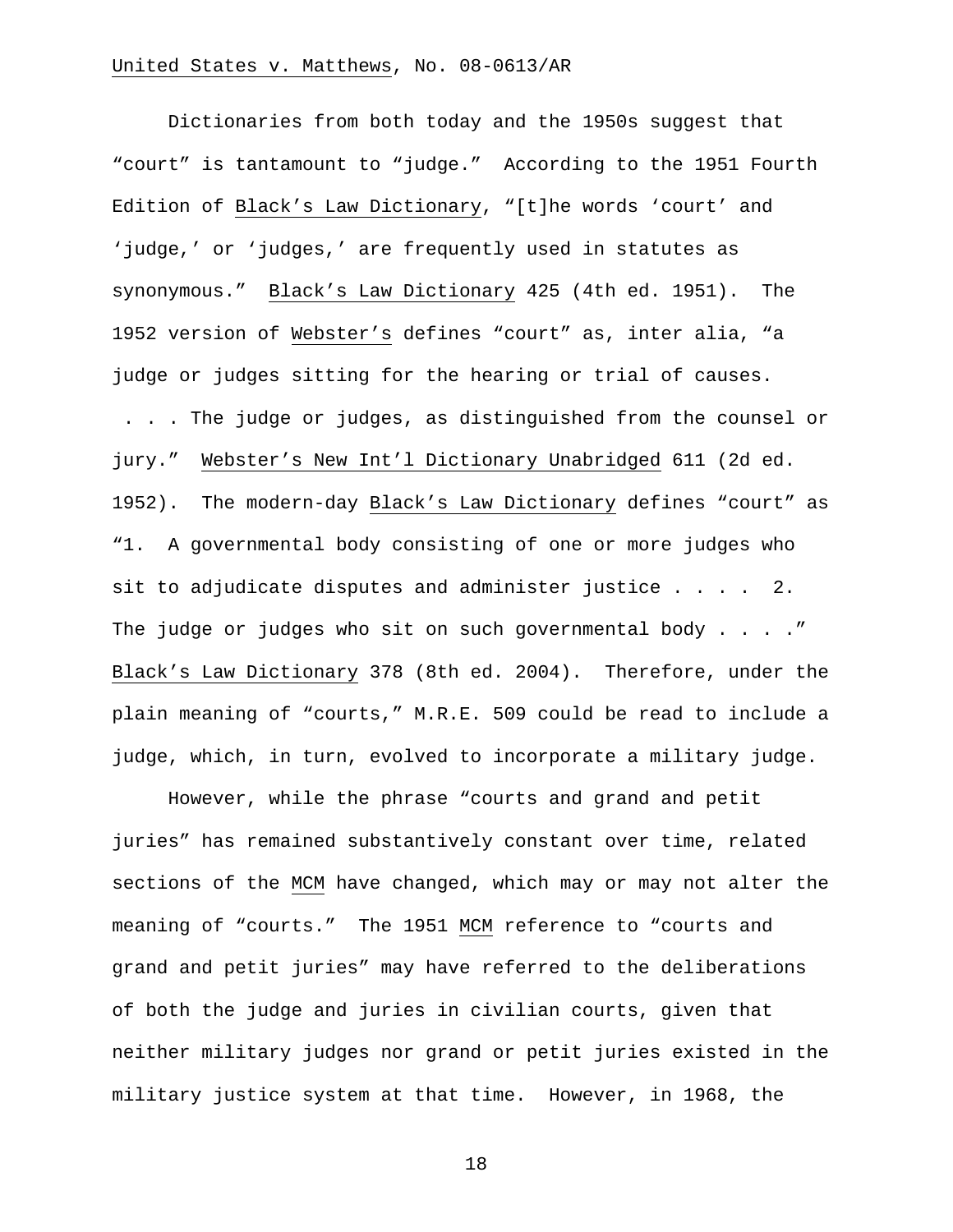Military Justice Act created the position of military judge and the judge alone court-martial. Military Justice Act of 1968, Pub. L. No. 90-632, 70A Stat. 37 (codified as amended in scattered sections of 10 U.S.C.). The President promulgated the Military Rules of Evidence in 1980, which expressly protects the deliberations of members in M.R.E. 606(b). Exec. Order No. 12,198, 45 Fed. Reg. 16,932 (Mar. 12, 1980). What is less clear is whether, by restricting the application of M.R.E. 606(b) to only members, the drafters intended to preclude any protection over the deliberations of military judges. See McNutt, 62 M.J. at 20 (concluding "that M.R.E. 606(b) applies to court members only"). Or, alternatively, whether the drafters determined that the reference to "courts" in M.R.E. 509 was sufficient to accomplish that goal, negating the need to either include "courts" within M.R.E. 606(b) or amend M.R.E. 509. There is no need to amend language when it already covers the intended result. See Stone v. Immigration and Naturalization Serv., 514 U.S. 386, 397 (1995) ("When Congress acts to amend a statute, we presume it intends its amendment to have real and substantial effect.").

The canon of contextual construction that "counsels that a word gathers meaning from the words around it" also supports the conclusion that "courts" includes military judges. Babbitt v. Sweet Home Chapter of Cmtys. for a Great Or., 515 U.S. 687, 702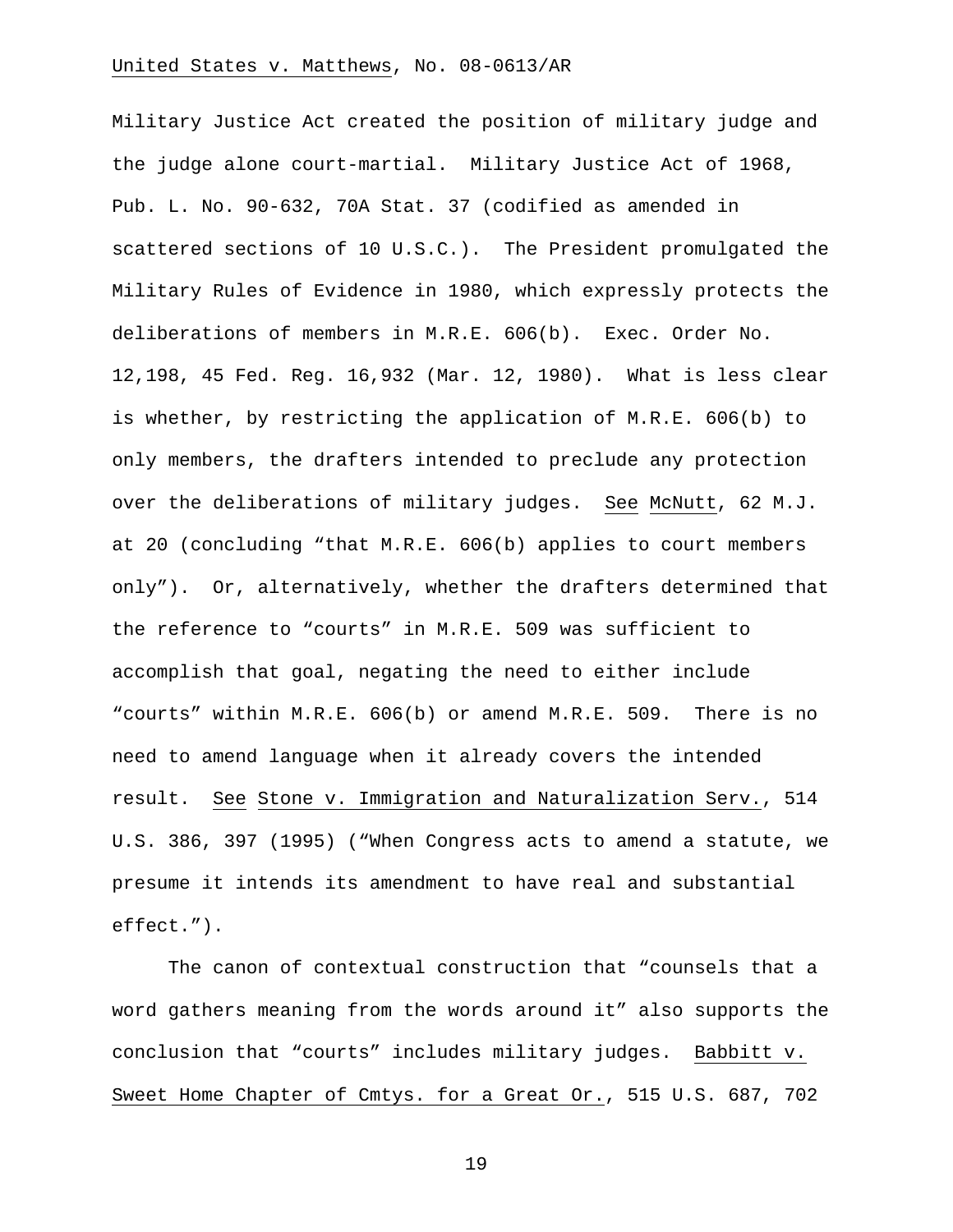(1995) (citation and quotation marks omitted). M.R.E. 509 includes a reference to both "courts and grand and petit juries" and "United States district courts." The first reference in M.R.E. 509 is to "courts," but the text later refers more specifically to "United States district courts." Thus, that initial reference to "courts" likely cannot mean only "United States district courts." Had the drafters intended the first reference to "courts" to mean civilian courts, they would not have distinguished between courts in general and "United States district courts" more specifically. Separating courts from juries also suggests that "courts" does not equal juries in  $M.R.E.~509.^5$ 

Rule 605. Competency of a military judge as witness

(a) The military judge presiding at the court-martial may not testify in that court-martial as a witness. No objection need be made to preserve the point.

(b) This rule does not preclude the military judge from placing on the record matters concerning docketing of the case.

M.R.E. 605. Nevertheless, the application of M.R.E. 606 to only court members does not preclude M.R.E. 509 from applying to military judges. M.R.E. 606 limits M.R.E. 509 to the extent M.R.E. 509 protects the deliberations of court members; however, this limitation does not prevent or preclude M.R.E. 509 from applying to a military judge's deliberations.

 5 M.R.E. 606(b) addresses if and when a court member may testify about the deliberations at the court-martial. The corollary rule regarding the competency of a military judge as a witness, M.R.E. 605, does not address inquiry into a military judge's deliberations.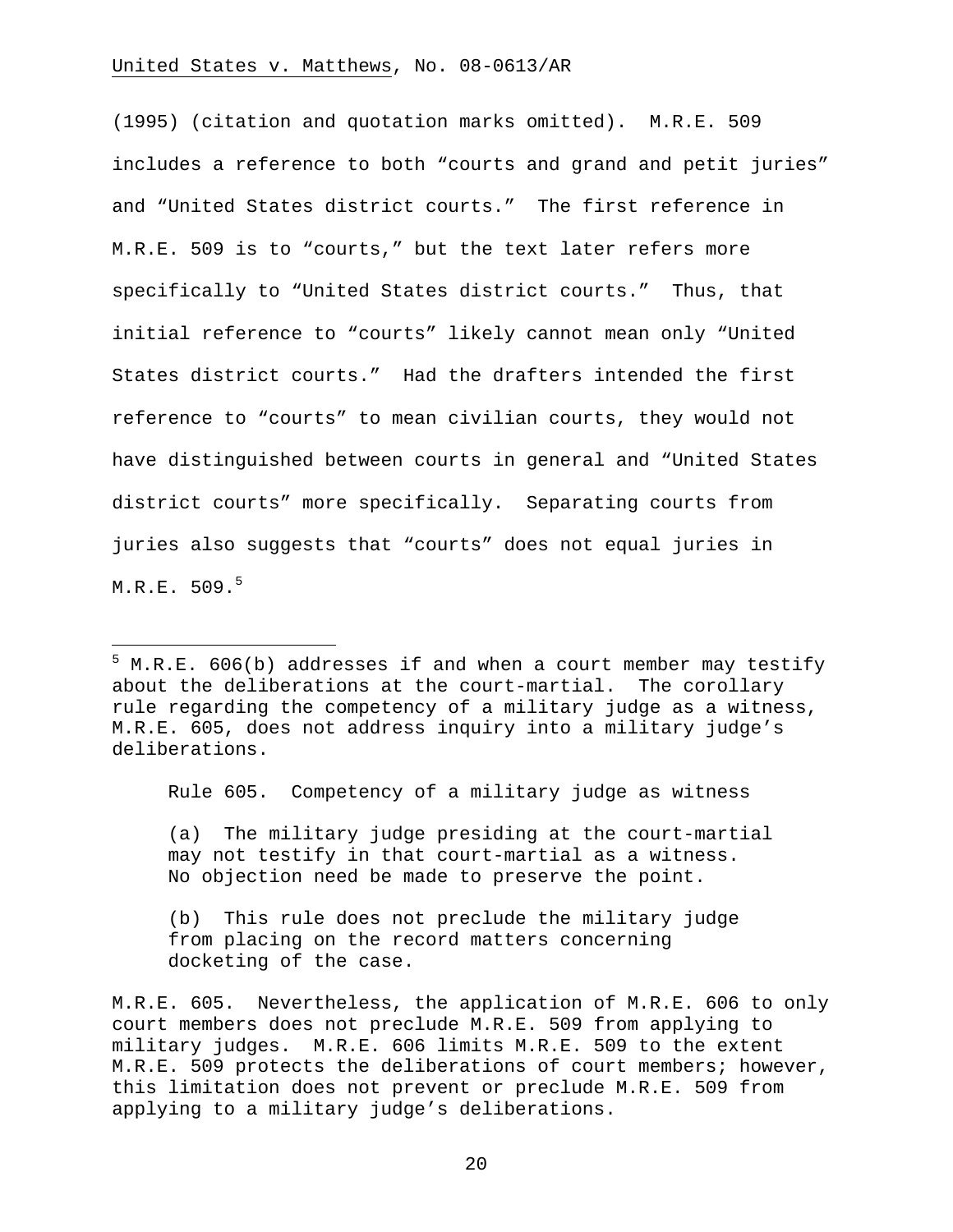Given the plain meaning of the word "courts," it is reasonable to conclude that M.R.E. 509 includes military judges within its ambit. However, while M.R.E. 509 reaches military judges, it is unclear whether M.R.E. 509 protects the deliberative process of military judges or, alternatively, whether it creates a privilege that shields such information but requires affirmative judicial invocation similar to that required by other privileges embodied in the Military Rules of Evidence.

#### II. A "Protection" or a "Privilege"

i<br>Li

There are at least two reasonable ways to interpret the term "privilege" in M.R.E. 509, in the absence of legislative history, controlling guidance in the MCM discussion or analysis, or case law.<sup>6</sup> First, because the drafters included M.R.E. 509 in the Privileges section of the Military Rules of Evidence, alongside privileges such as the lawyer-client privilege, M.R.E. 502, husband-wife privilege, M.R.E. 504, and the psychotherapist-patient privilege, M.R.E. 513, one might infer that "privilege" should be interpreted similarly to the way the term is used in the context of other privileges. Under this reading, by using "privilege" to describe the limitation on disclosing the deliberative processes of military judges, M.R.E.

 $^6$  Of course, one reason that scant guidance exists is because the issue of judicial testimony rarely arises.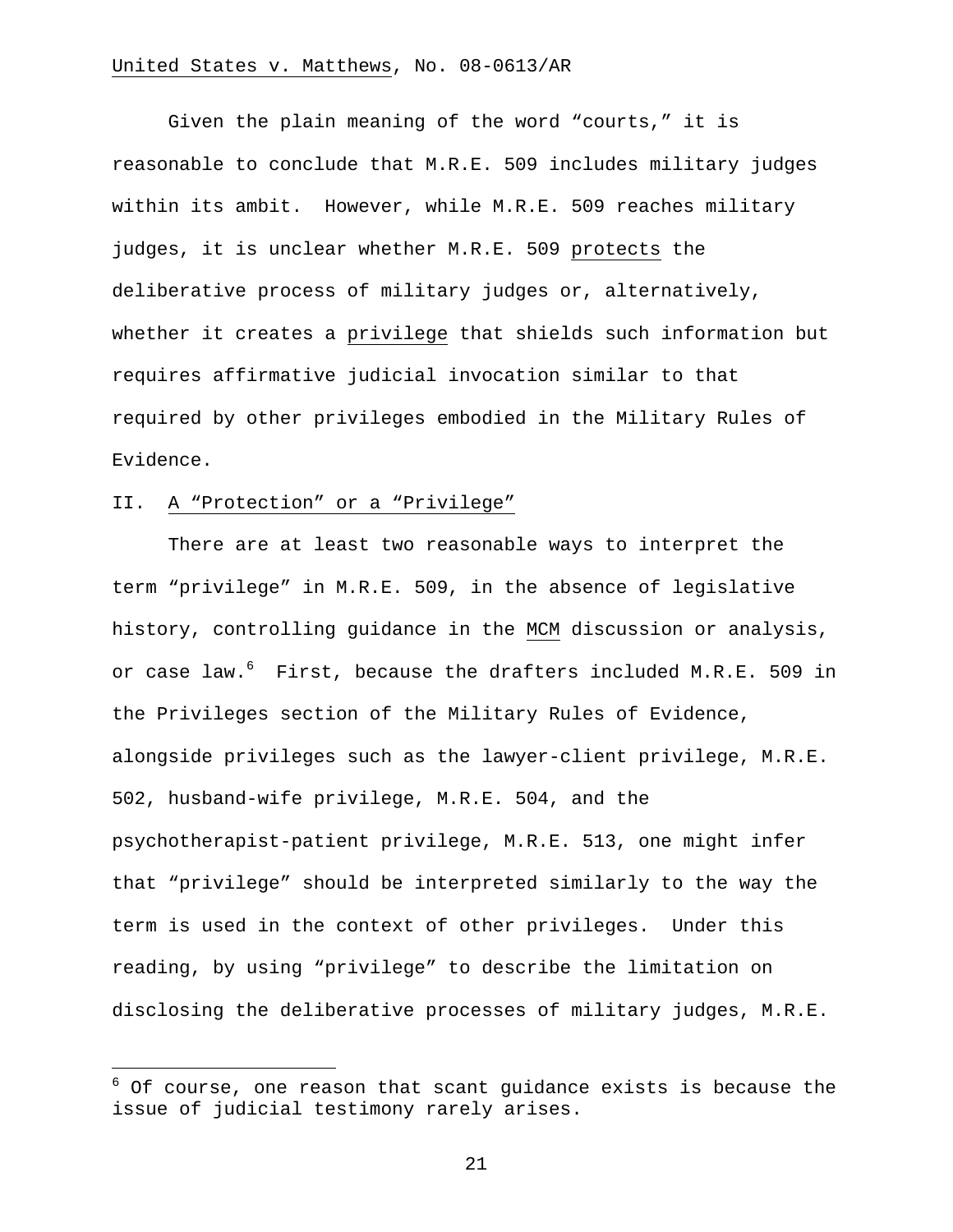509 would confer upon a person or an institutional entity an affirmative privilege against disclosure of certain information. That person or institution would hold the privilege, could assert the privilege, and could voluntarily waive such privilege.

Second, and alternatively, because M.R.E. 509 defines the scope of the privilege as coterminous with that found in "trial of criminal cases in the United States district courts," one might look to federal evidentiary law to determine the meaning of "privilege" in this specific context. An examination of federal evidentiary law, however, reveals that the civilian federal courts recognize a general rule against review of a trial judge's deliberative process, rather than a privilege over such information that can be invoked and waived, such as the privilege that exists in the context of the attorney-client relationship. Fayerweather v. Ritch, 195 U.S. 276, 306-07 (1904); Perkins v. LeCureux, 58 F.3d 214, 220 (6th Cir. 1995), superseded by statute on other grounds, Antiterrorism and Effective Death Penalty Act of 1996, Pub. L. No. 104-132, 110 Stat. 1214 (AEDPA); Washington v. Strickland, 693 F.2d 1243, 1263 (5th Cir. 1982), rev'd on other grounds, 466 U.S. 668 (1984), superseded by statute on other grounds, AEDPA; United States v. Crouch, 566 F.2d 1311, 1316 (5th Cir. 1978), abrogated on other grounds by United States v. Singleterry, 683 F.2d 122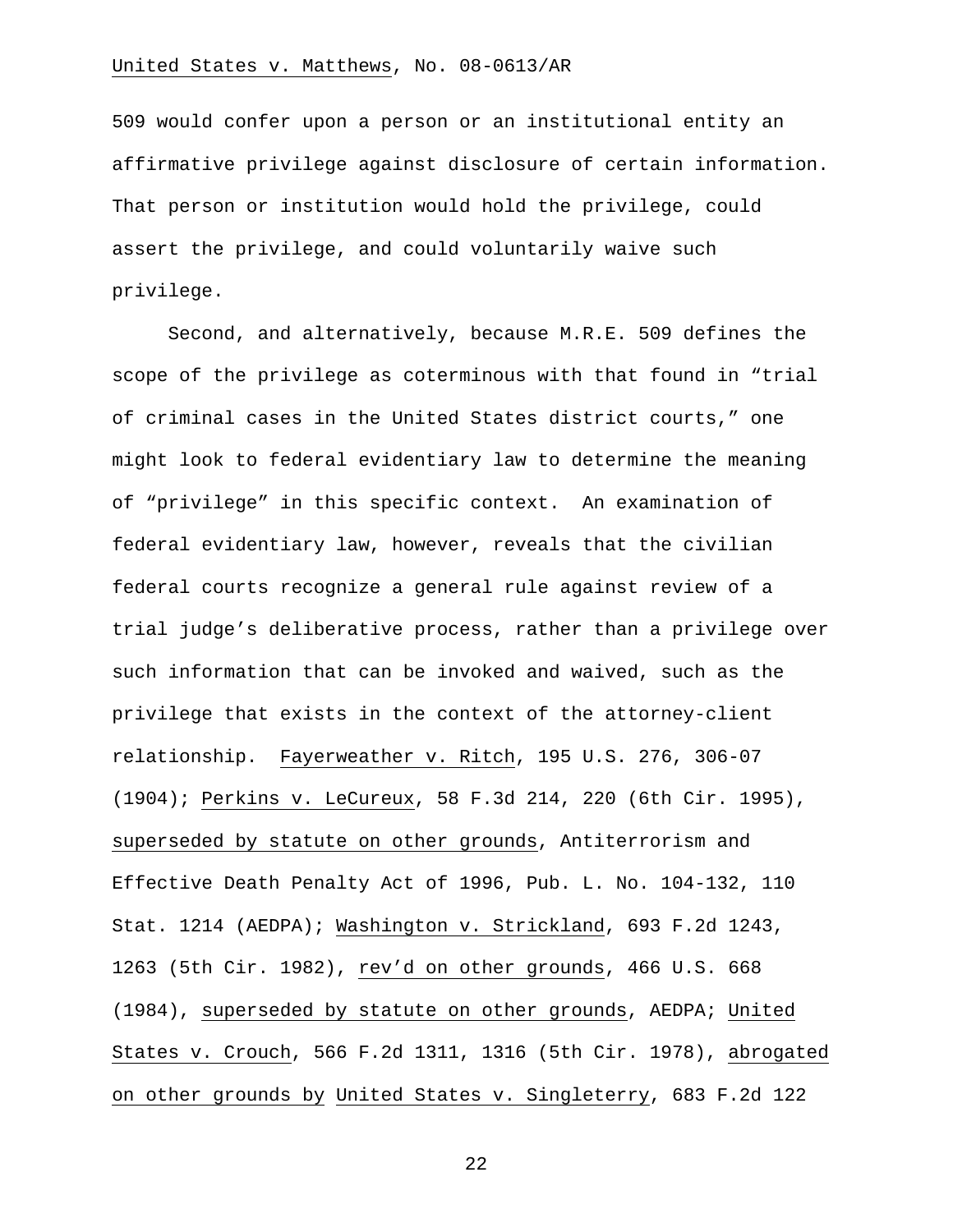i

(5th Cir. 1982); Morrison v. Kimmelman, 650 F. Supp. 801, 806 (D.N.J. 1986), superseded by statute on other grounds, AEDPA. Thus, the deliberative process of a judge in civilian court is subject to protection rather than a claim of privilege in the traditional legal sense.

In our view, both readings are plausible. Therefore, consistent with M.R.E. 101, and the text of M.R.E. 509 itself, we look to the Federal Rules of Evidence and federal common law generally to interpret M.R.E. 509 and adopt the prevailing federal common law rule that the deliberative process of judges is protected from disclosure.<sup>7</sup>

(1) First, the rules of evidence generally recognized in the trial of criminal cases in the United States district courts; and

(2) Second, when not inconsistent with subdivision (b)(1), the rules of evidence at common law.

 $^7$  "M.R.E. 101(b) instructs military courts to look to the federal rules and the common law for guidance on evidentiary issues where doing so is 'not otherwise prescribed in [the] Manual . . . and insofar as practicable and not inconsistent with or contrary to the code or [the] Manual.'" McCollum, 58 M.J. at 341 (quoting M.R.E. 101(b)) (alteration in original). M.R.E. 101(b) further mandates that, when looking to such federal law, military courts should consider:

The Federal Rules of Evidence do not expressly protect the deliberative processes of judges or treat such information as privileged. See Fed. R. Evid. 501. However, federal common law does provide such a protection.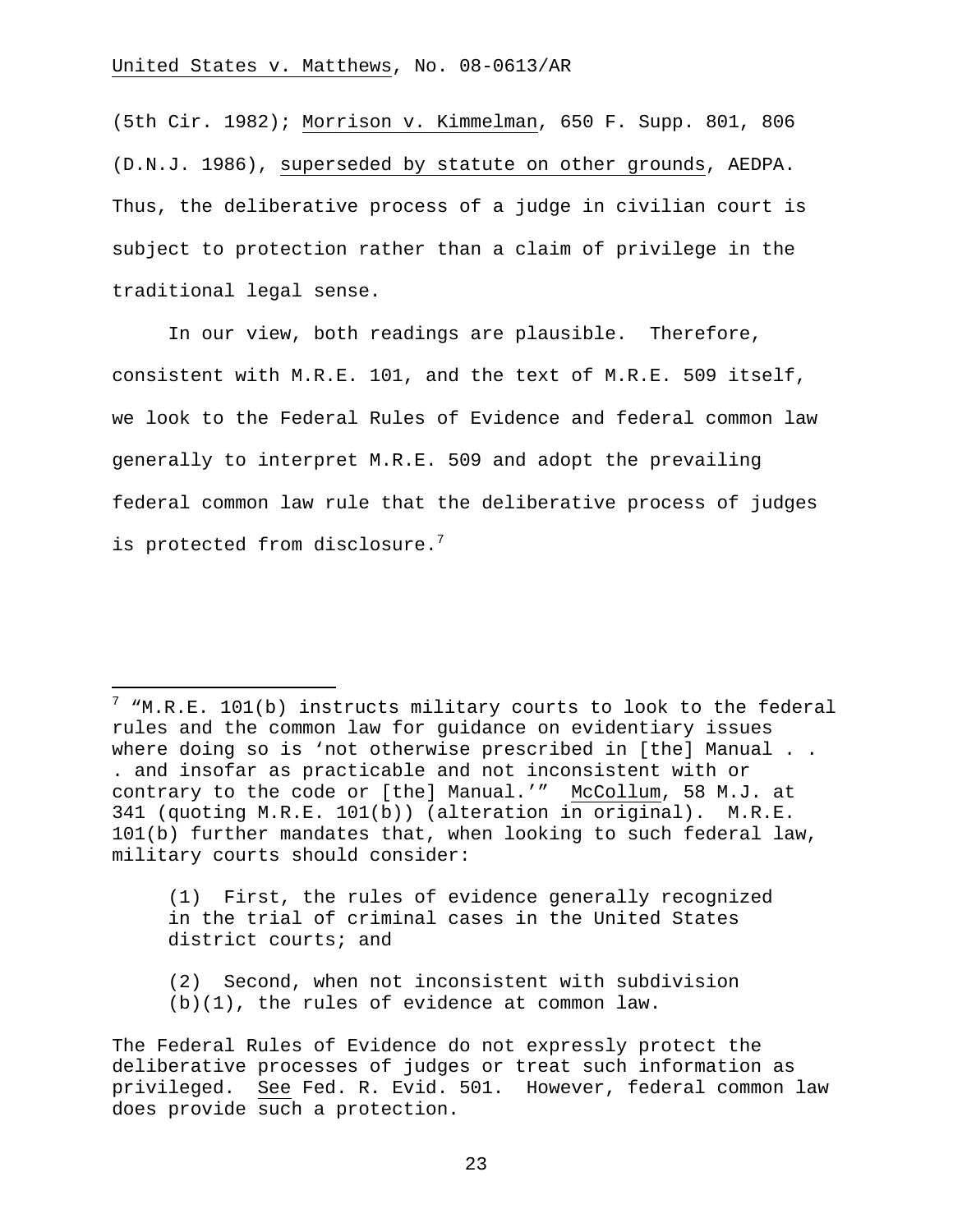#### III. Federal Common Law

 An analysis of federal common law on the deliberative process of judges usually begins with Fayerweather, 195 U.S. 276. In Fayerweather, the Supreme Court stated that "no testimony should be received except of open and tangible facts," emphasizing the potential for a negative effect on the judicial system if such testimony were permitted:

[T]he testimony of the trial judge, given six years after the case has been disposed of, in respect to the matters he considered and passed upon, was obviously incompetent. True, the reasoning of the court for the rule is not wholly applicable, for as the case was tried before a single judge there were not two or more minds coming by different processes to the same result. Nevertheless no testimony should be received except of open and tangible facts -- matters which are susceptible of evidence on both sides. A judgment is a solemn record. Parties have a right to rely upon it. It should not lightly be disturbed, and ought never to be overthrown or limited by the oral testimony of a judge or juror of what he had in mind at the time of the decision.

Id. at  $306-07.^8$ 

i

8 Later, when discussing the protection of administrative deliberative processes, the Supreme Court stated that:

The proceeding before the Secretary [of Agriculture] has a quality resembling a judicial proceeding. Such an examination of a judge would be destructive of judicial responsibility. . . . Just as a judge cannot be subjected to such a scrutiny . . ., so the integrity of the administrative process must be equally respected.

United States v. Morgan, 313 U.S. 409, 422 (1941) (citations and quotation marks omitted). We recognize that the deliberative processes of agencies are protected by a privilege in the traditional sense that agency officials hold and can waive,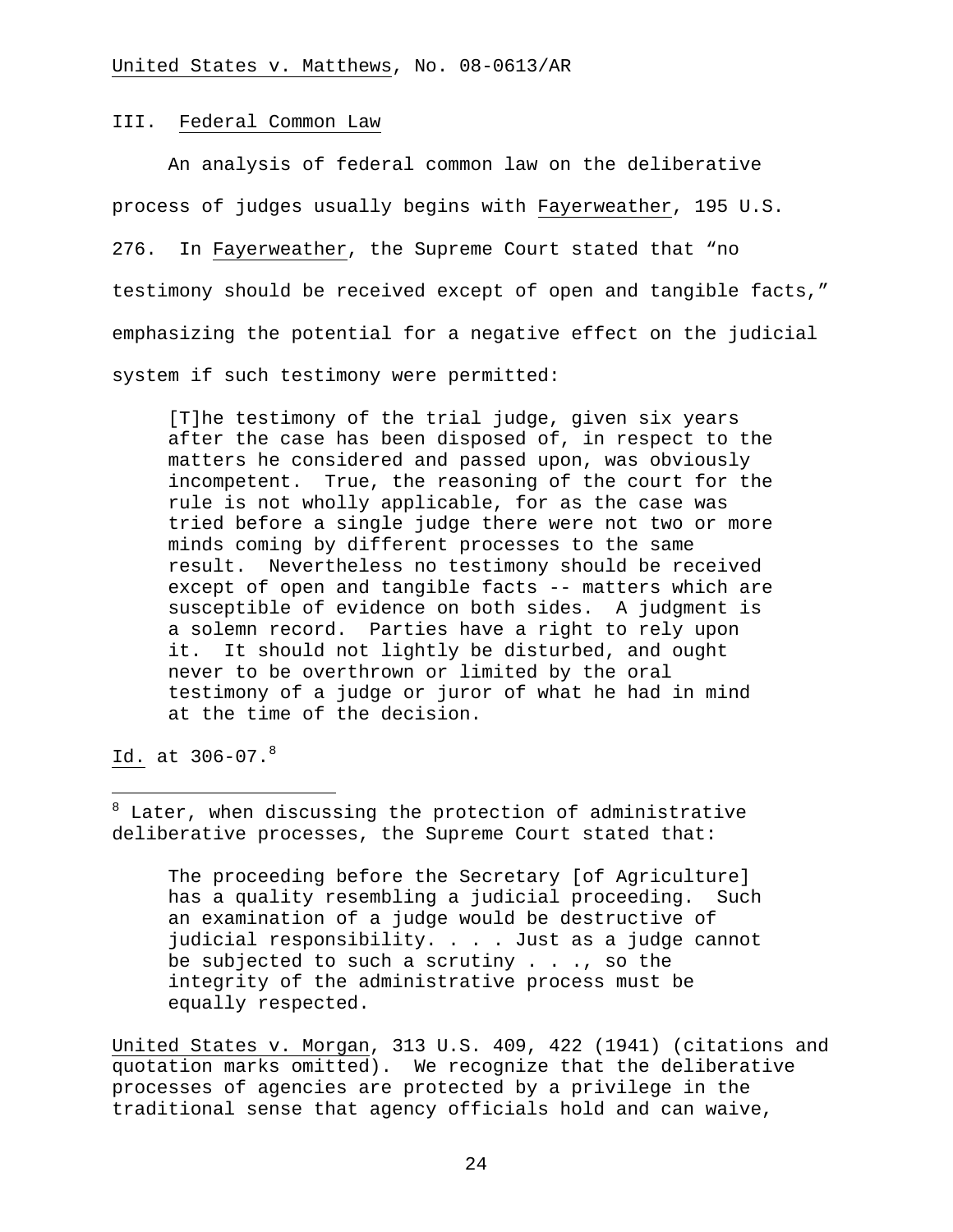Based on the Fayerweather foundation, other courts have similarly limited the post-trial testimony of judges.

[T]he overwhelming authority from the federal courts in this country, including the United States Supreme Court, makes it clear that a judge may not be compelled to testify concerning the mental processes used in formulating official judgments or the reasons that motivated him in the performance of his official duties.

United States v. Roth, 332 F. Supp. 2d 565, 567-68 (S.D.N.Y. 2004) (refusing to permit a party to subpoena, and thus compel, the judge to testify concerning his deliberative process); see also Crouch, 566 F.2d at 1316 ("A judge's statement of his mental processes is absolutely unreviewable."). "[T]his [protection] must be construed and applied with the greatest care for fear that it be misused or abused." Standard Packaging Corp. v. Curwood, Inc., 365 F. Supp. 134, 135 (N.D. Ill. 1973) (analogizing the protection provided by the "mental processes" rule to a "testimonial 'privilege'"). While the case law is often inconsistent in its terminology, whether describing the limitation on deliberative process testimony as a privilege, a protection, inadmissible evidence, or some other characterization, the operation and application of the

which differs from the manner in which federal courts have protected the deliberative processes of judges. However, while "[t]he inner workings of administrative decision making processes are almost never subject to discovery[,] . . . the inner workings of decision making by courts are kept in even greater confidence." Goetz v. Crosson, 41 F.3d 800, 805 (2d Cir. 1994) (citations omitted).

i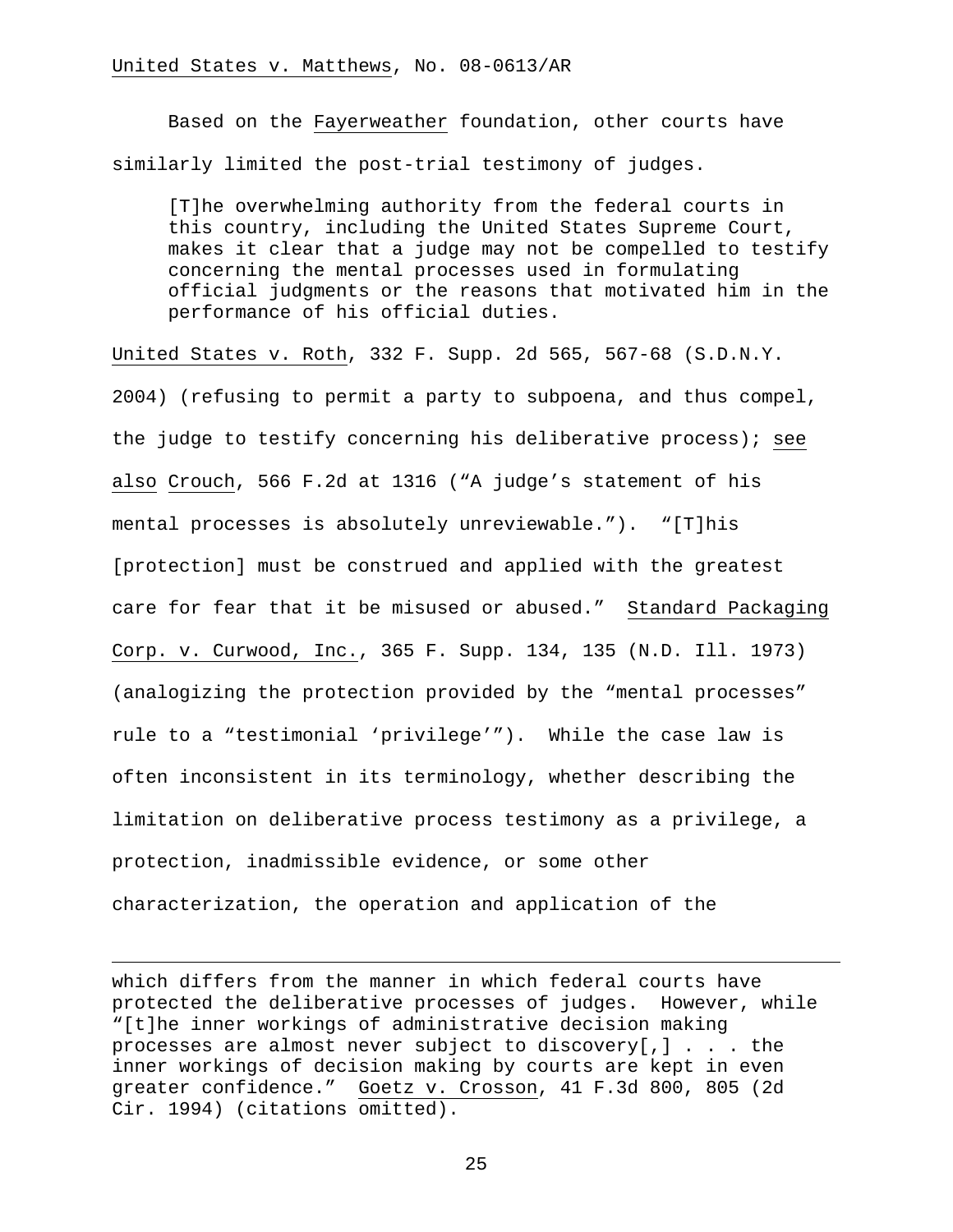limitation is the same -- courts will not review the deliberative process of a judge. Crouch, 566 F.2d at 1316.

While the underlying principle holds firm, federal courts have stopped short of prohibiting judicial testimony entirely and have employed a "case-by-case" evaluation to delineate between protected and unprotected testimony. Standard Packaging Corp., 365 F. Supp. at 135. A number of decisional trends appear.

The most common line of demarcation is between factual testimony and testimony about a judge's deliberative process, as suggested in Fayerweather itself. 195 U.S. at 306-07. While a judge may testify "to the extent [the testimony] contains personal knowledge of historical facts or expert opinion[,]" a court may not consider testimony in which a judge explains his reasoning and deliberative process for reaching a decision. Washington, 693 F.2d at 1263. Thus, federal courts have permitted judicial testimony about facts when a sufficient basis exists for calling the judge to testify and those facts are unavailable from other sources. United States v. Roebuck, 271 F. Supp. 2d 712, 719-21 (D.V.I. 2003); United States v. Edwards, 39 F. Supp. 2d 692, 706 (M.D. La. 1999); United States v. Frankenthal, 582 F.2d 1102, 1106, 1108 (7th Cir. 1978) (concluding that a judge could properly testify when that judge was the sole possessor of certain facts through which the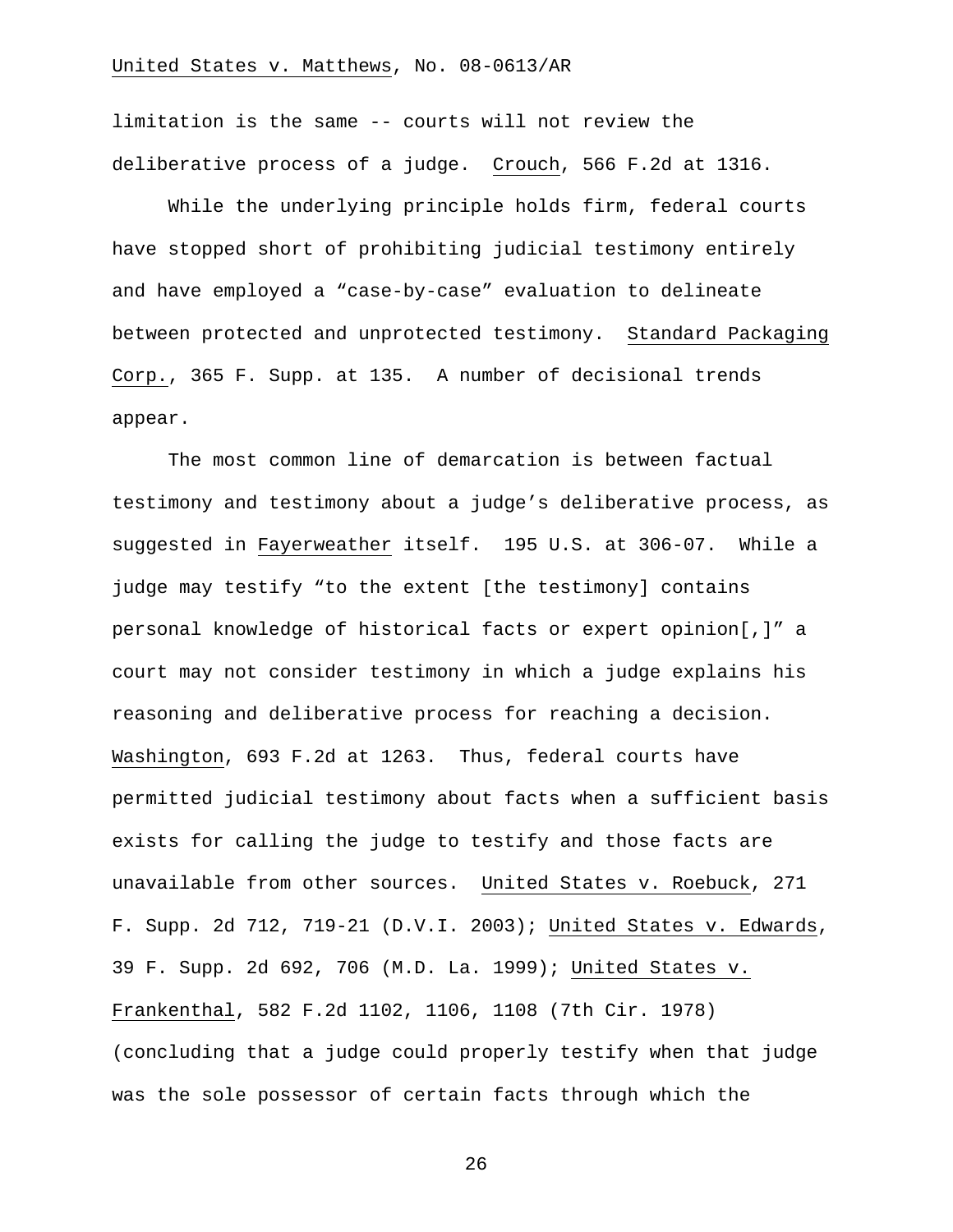accused was attempting to prove witness bias). However, questions posed to a judge to elicit historical facts cannot "probe into the mental processes employed in formulating the judgment in question."<sup>9</sup> Roebuck, 271 F. Supp. 2d at 719.

Further, a judge may be permitted to testify where a credible showing of judicial misconduct exists. Id. at 718.

Only in the most extraordinary of cases, such as a strong showing of bad faith or improper behavior by a judge or quasi-judicial officer or where circumstances were such to overcome the presumption of regularity as to the acts of the decision maker, may a judge be questioned as to matters within the scope of his adjudicative duties.

Id.10

 9 In a case involving a habeas hearing, the United States Court of Appeals for the Seventh Circuit found that not all policy reasons support a distinction between testimony concerning facts and testimony concerning deliberative processes. Weidner v. Thieret, 932 F.2d 626, 632-33 (7th Cir. 1991), superseded by statute on other grounds, AEDPA.

Memories of mental processes are not . . . more perishable than memories of historical facts. Both potentially pose the same threat to the finality of a judgment, as finality may be called into question equally by a judge's memory of what happened at a particular moment at trial and a judge's memory of why she ruled a certain way on a particular motion.

Id. at 632. However, the Weidner court noted a separate distinction in that testimony about mental processes is "essentially irrebuttable," while a party may be able to rebut a judge's testimony about historical facts. Id.

 $10$  In surveying the federal common law, we recognize as well that a few federal courts have allowed state court judges to testify or submit affidavits in the context of habeas hearings. See Weidner, 932 F.2d at 633 (concluding the court did not "clearly err" when permitting state judge to submit an affidavit in a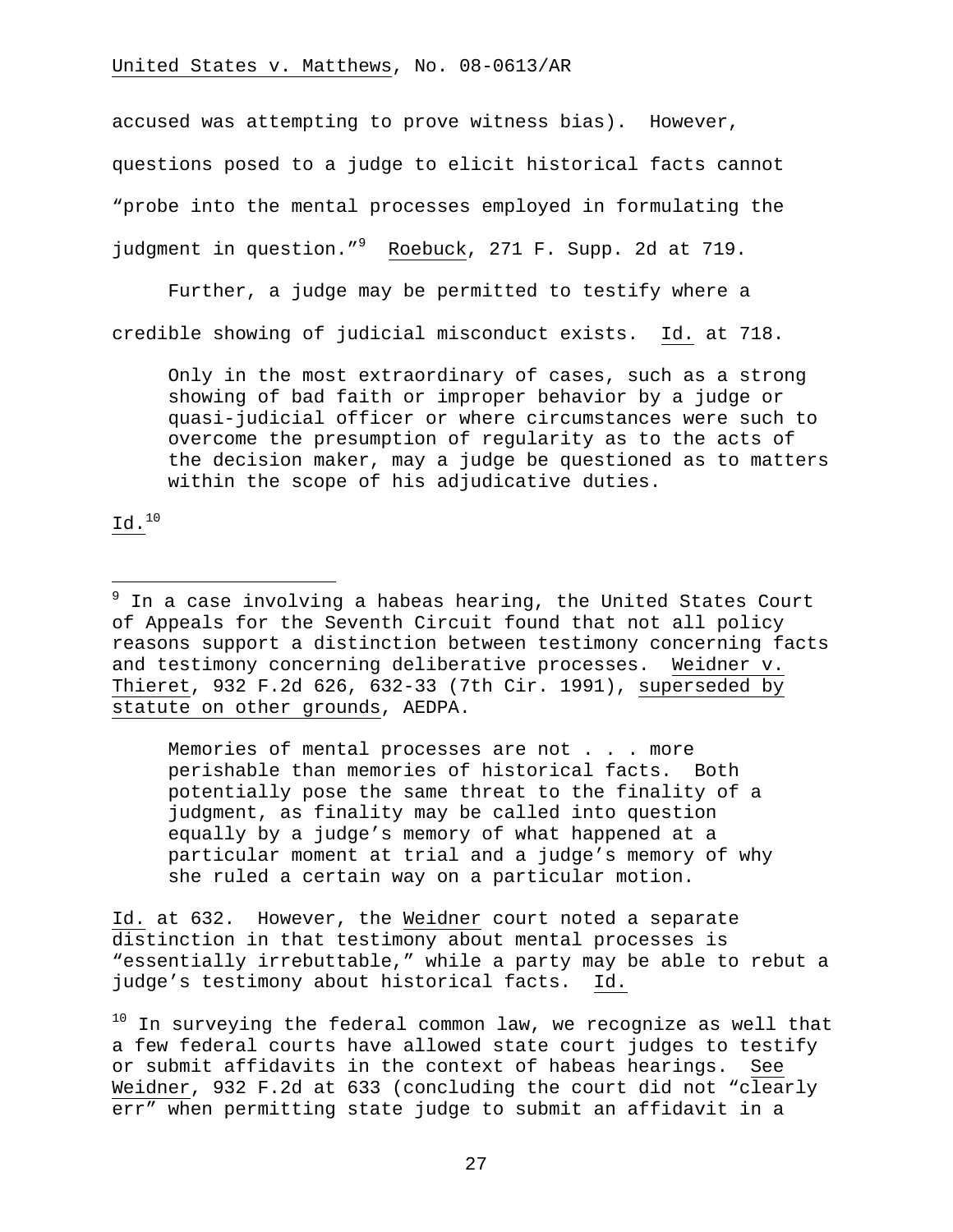#### IV. Applying M.R.E. 509 and Common Law to this Case

In this case, the CCA ordered a DuBay hearing to examine "[w]hether the military judge properly applied Mil. R. Evid.  $512(a)(2)$  . . ." and "[w]hat, if anything, did the military judge say concerning PVT Gibson's credibility . . . ." Matthews Order, No. ARMY 20030404, slip op. at 6. The Government called the trial military judge to testify at the DuBay hearing and questioned the judge about his reasoning and motives for his holdings at Appellant's court-martial. We recognize that the questions posed to the trial military judge were an attempt to obey the CCA's order, however, such a practice is ill-advised, regardless of which party calls or compels the trial military judge to testify.

While it is true that the rule has generally been applied where the party adverse to the judgment or record calls an unwilling judicial or quasi-judicial officer for the purpose of contradicting or impeaching the record . . ., it does not necessarily follow that the result is or should be quite different when the testimony of the judge or administrative officer is ostensibly offered to support the position sustained [below] . . . .

i

habeas hearing); Wilson v. Lash, 457 F.2d 106, 110 (7th Cir. 1972) (permitting state judge to testify at habeas hearing about the quality of defense counsel's performance at trial), superseded by statute on other grounds, AEDPA. However, this practice appears more akin to a remand for further analysis or factfinding than it is to exploration of a judge's deliberative process, and the cases were decided before Congress passed the AEDPA, which had a significant effect on habeas corpus jurisprudence. Given the absence of authoritative sources on judicial testimony, we nonetheless draw on these cases for guidance.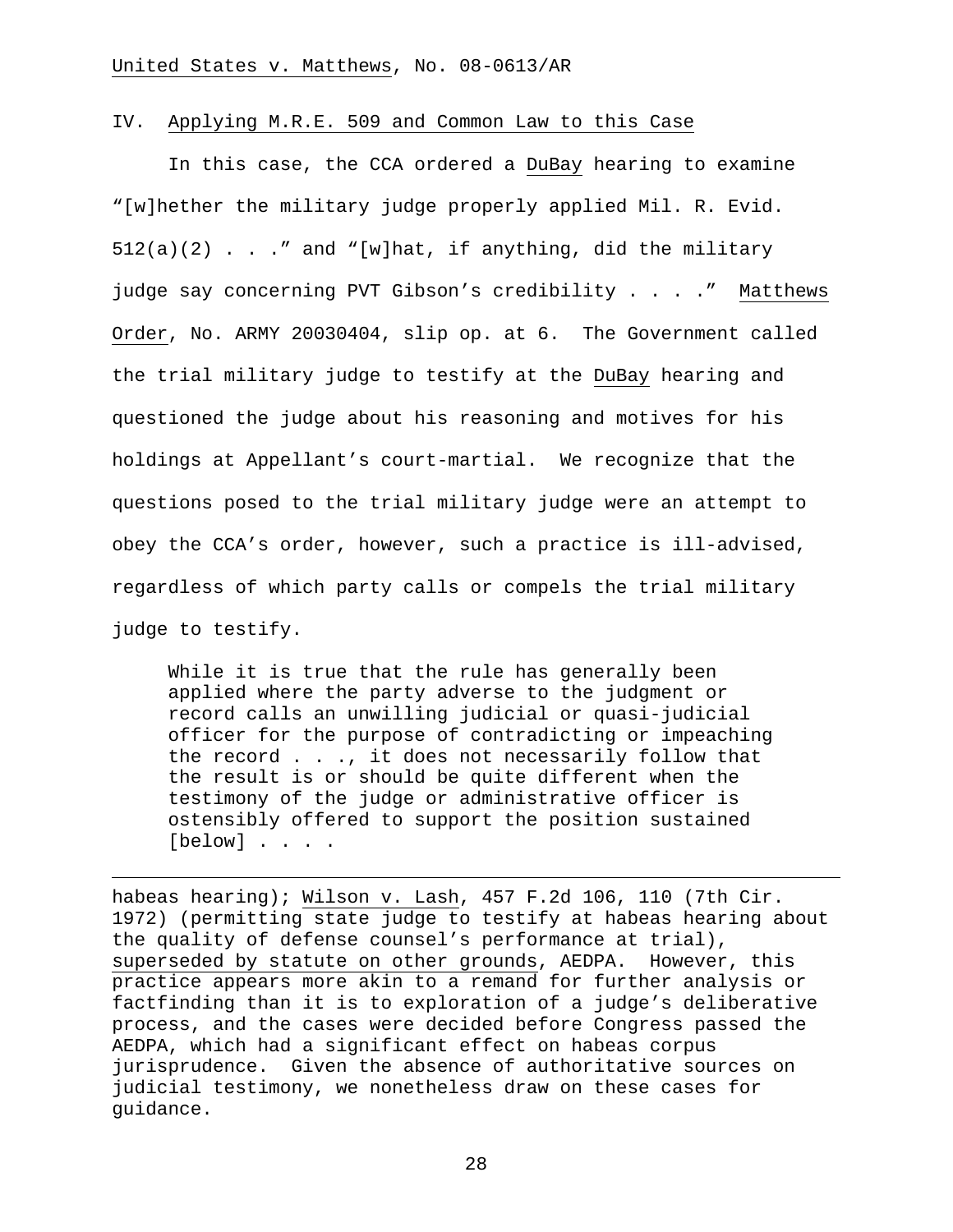Feller v. Bd. of Educ., 583 F. Supp. 1526, 1529 (D. Conn. 1984) (citation and quotation marks omitted).

Moreover, this case is not one involving issues about which federal courts have previously permitted trial judges to testify -- this is not a habeas case, there is no evidence of judicial bad faith or misconduct, and inquiry was not limited to material factual matters about which the military judge was uniquely or specially situated to testify. To the contrary, in response to questions, the trial military judge provided lengthy testimony about his deliberative process for deciding how to rule on certain issues at the court-martial. In fairness to the CCA, the DuBay military judge, and the trial military judge, there is no definitive military case law from this Court on this issue, and sparse federal case law. But there is a reason for that: permitting judicial deliberative process testimony is a bad idea, and thus few courts have done so or have addressed these issues.

The limited federal common law that exists, predicated on Fayerweather, explains why a military judge's deliberative process should generally be free from consideration in postjudgment proceedings. First, "[t]he prohibition against compelling the testimony of a judge is to protect the integrity of the legal system itself." Roebuck, 271 F. Supp. 2d at 722. Permitting a military judge to testify about his deliberative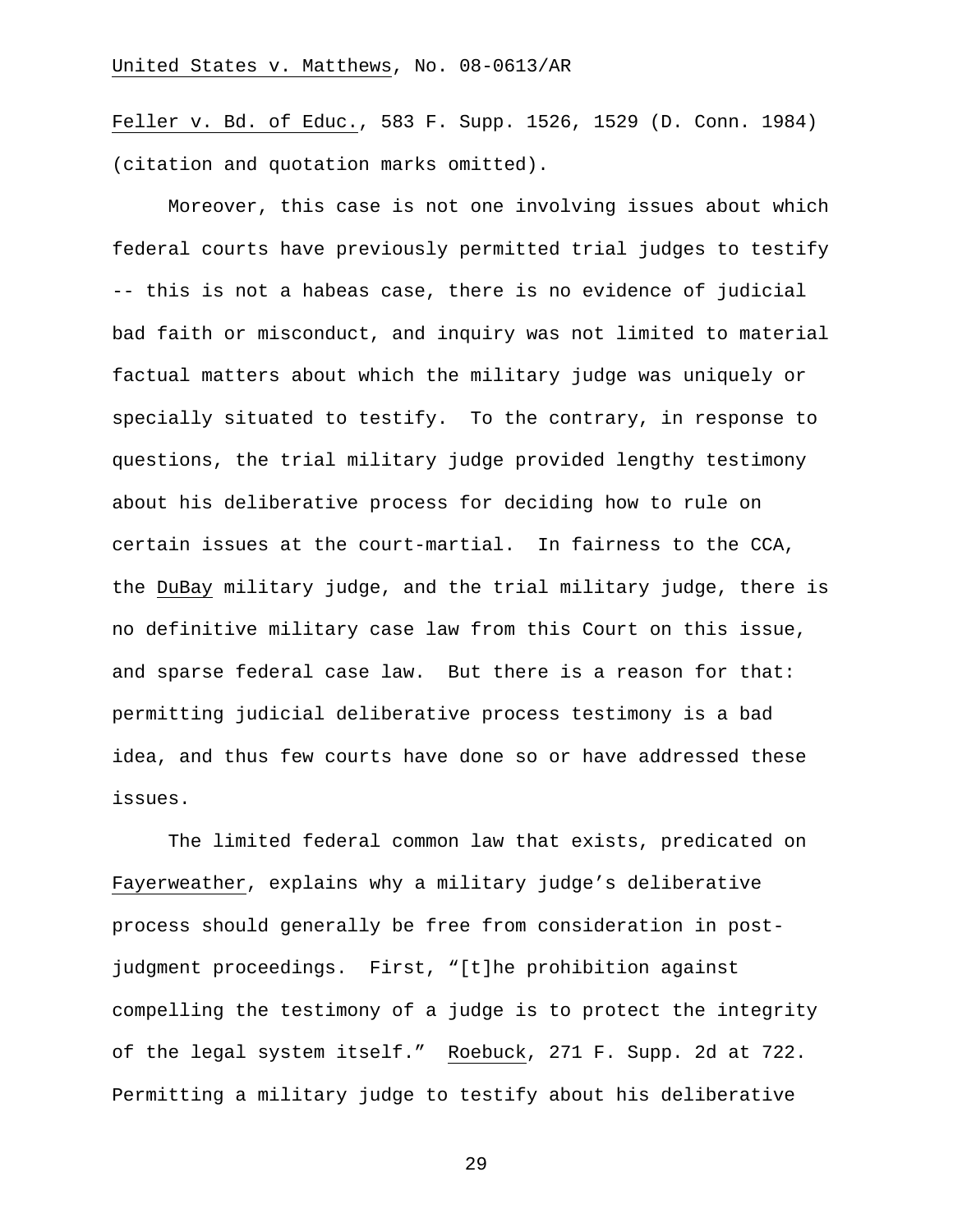process in making a decision at the court-martial could expose the judicial system and its judges to "frivolous attacks upon its dignity and integrity, and interrupt[] . . . its ordinary and proper functioning." United States v. Dowdy, 440 F. Supp. 894, 896 (W.D. Va. 1977) (citation and question marks omitted) (omission in original).

Second, such testimony threatens the finality of judgments. Washington, 693 F.2d at 1263. "When a verdict is rendered, neither the judge nor the jury is asked for justifications. The decision may be reviewed and reversed, modified or amended. However, the trier of fact is not to be placed on the witness stand and cross examined as to the reasons for the outcome, absent evidence of improprieties in the decision making process itself." Morrison, 650 F. Supp. at 807.

Third, deliberative process testimony disrupts one of the basic tenants of evidentiary law -- reliability. Testimony about a judge's deliberative process poses special risks of inaccuracy. Id. Here, the trial military judge testified at the DuBay hearing three years after the court-martial. We do not doubt the good faith ability of a military judge to recall exact details about a court-martial that occurred several years prior. However, the potential for inaccurate recollections generally outweighs the probative value that such evidence may have. Washington, 693 F.2d at 1263; see also Perkins, 58 F.3d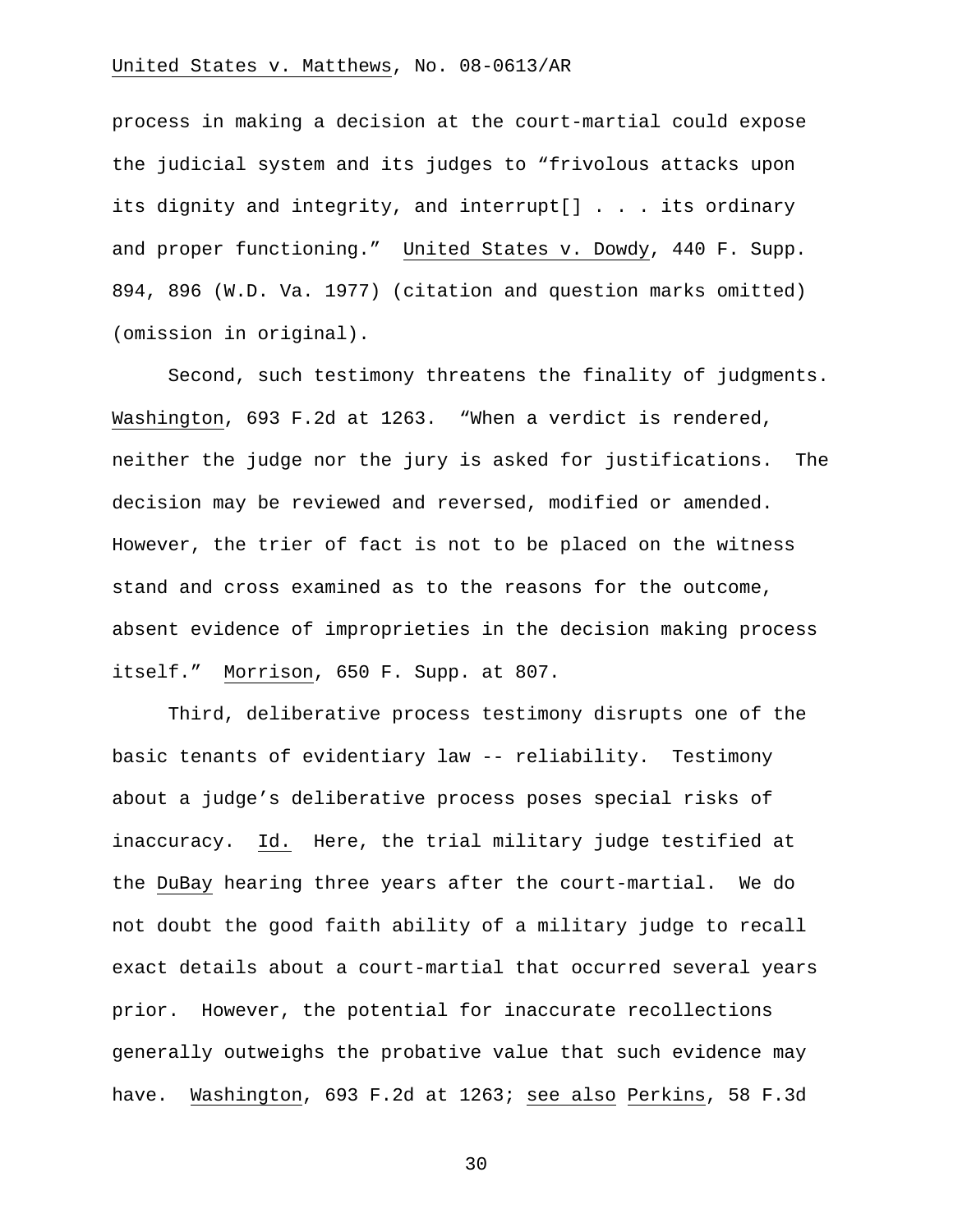at 220 (holding that the district court could not consider the trial judge's statements about a case that took place over ten years prior). Moreover, alerted to the legal question in appellate controversy, a judge might consciously or subconsciously attempt to perfect the record in order to withstand appellate review, and do so in good faith.

Fourth, the concerns surrounding deliberative process testimony are compounded because a judge's testimony regarding his own deliberations is "essentially irrebuttable." Weidner, 932 F.2d at 632.

Admitting the testimony of the decision-maker below not only places a heavy burden on the party opposing [that] testimony because of that decision-maker's virtually unimpeachable credibility, but it becomes practically impossible for a party to challenge the mental impressions of a [decision-maker], as his thought process is known to him alone.

Rubens v. Mason, 387 F.3d 183, 191 (2d Cir. 2004) (citation and quotation marks omitted) (alterations in original).

Fifth, the medium for evaluating a military judge's reasoning is the record of trial, not a DuBay hearing. Allowing a military judge to testify about his reasoning for a particular decision provides a disincentive for sufficiently articulating his holdings on the record. Further, parties could also take advantage of such a tool to correct record errors to which they failed to object or request further explanation from the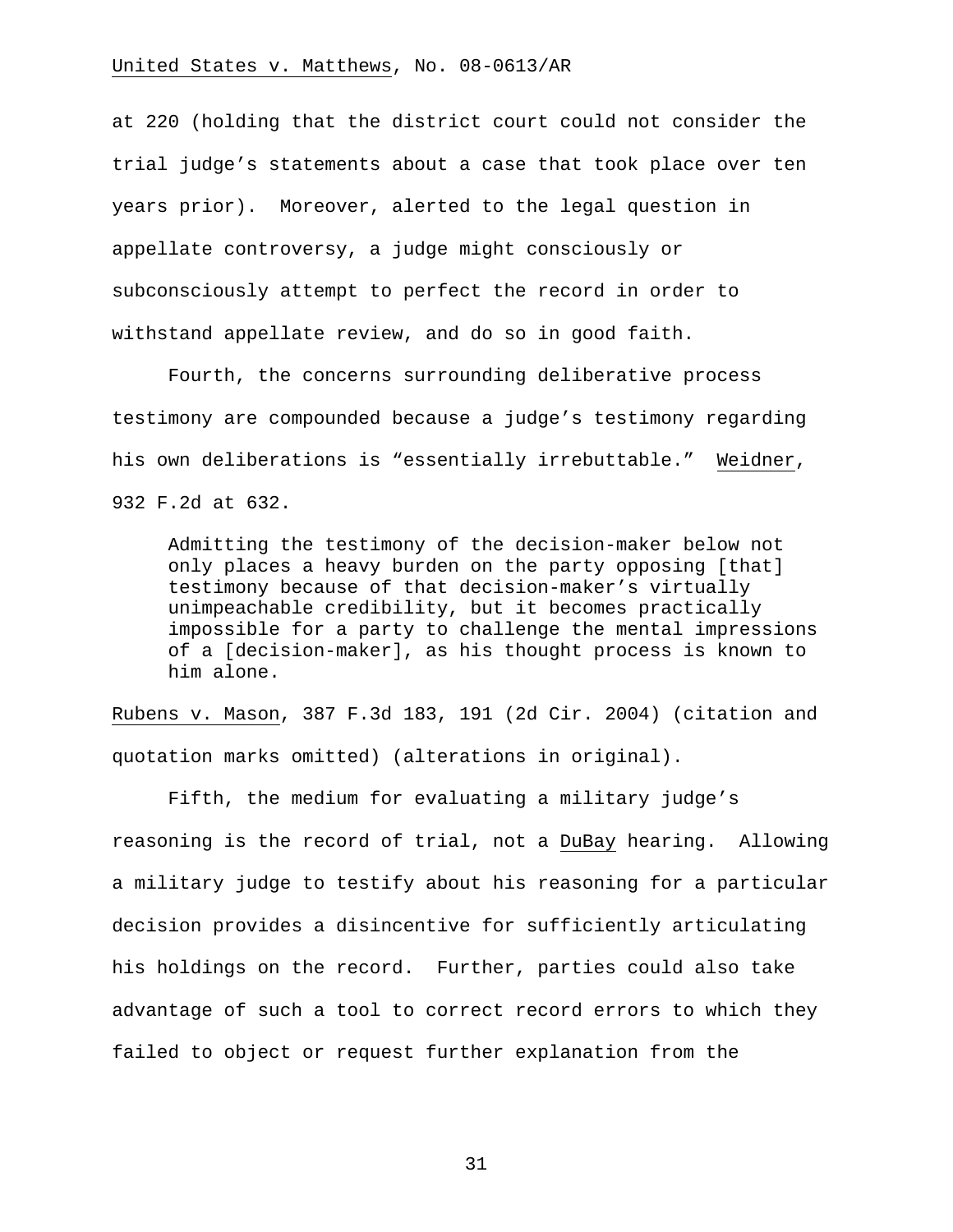military judge. $11$  "It is inappropriate . . . to base an appellate opinion on assertions dehors the record." Crouch, 566 F.2d at 1316 (citation and quotation marks omitted) (omission in original); see also Proffitt v. Wainwright, 685 F.2d 1227, 1255 (11th Cir. 1982) ("Such post-decision statements by a judge . . . about his mental processes in reaching decision may not be used as evidence in a subsequent challenge to the decision."), superseded by statute on other grounds, AEDPA, as recognized in Moore v. Campbell, 344 F.3d 1313, 1324 n.9 (11th Cir. 2003).

Appellant originally appealed to the CCA to determine whether the trial "military judge erred by allowing trial counsel to comment upon the defense witness['s] . . . invocation of his Fifth Amendment privilege against self-incrimination, and thereafter, improperly drawing an adverse inference based on those comments." Matthews, 66 M.J. at 645-46. However, Fayerweather cautions against consideration of the judge's deliberative process in response to or in evaluating that evidence. See Brownko Int'l, Inc. v. Ogden Steel Co., 585 F. Supp. 1432, 1436 (S.D.N.Y. 1983) (concluding that "the [Supreme] Court in Fayerweather[, 195 U.S. at 306-07] in no circumstances condones the testimony of the trial judge himself to explain his decision").

 $\overline{\phantom{0}}$ 

 $11$  For example, parties may seek to supplement the record regarding the manner in which M.R.E. 403 was applied or the reasons for seating a contested member.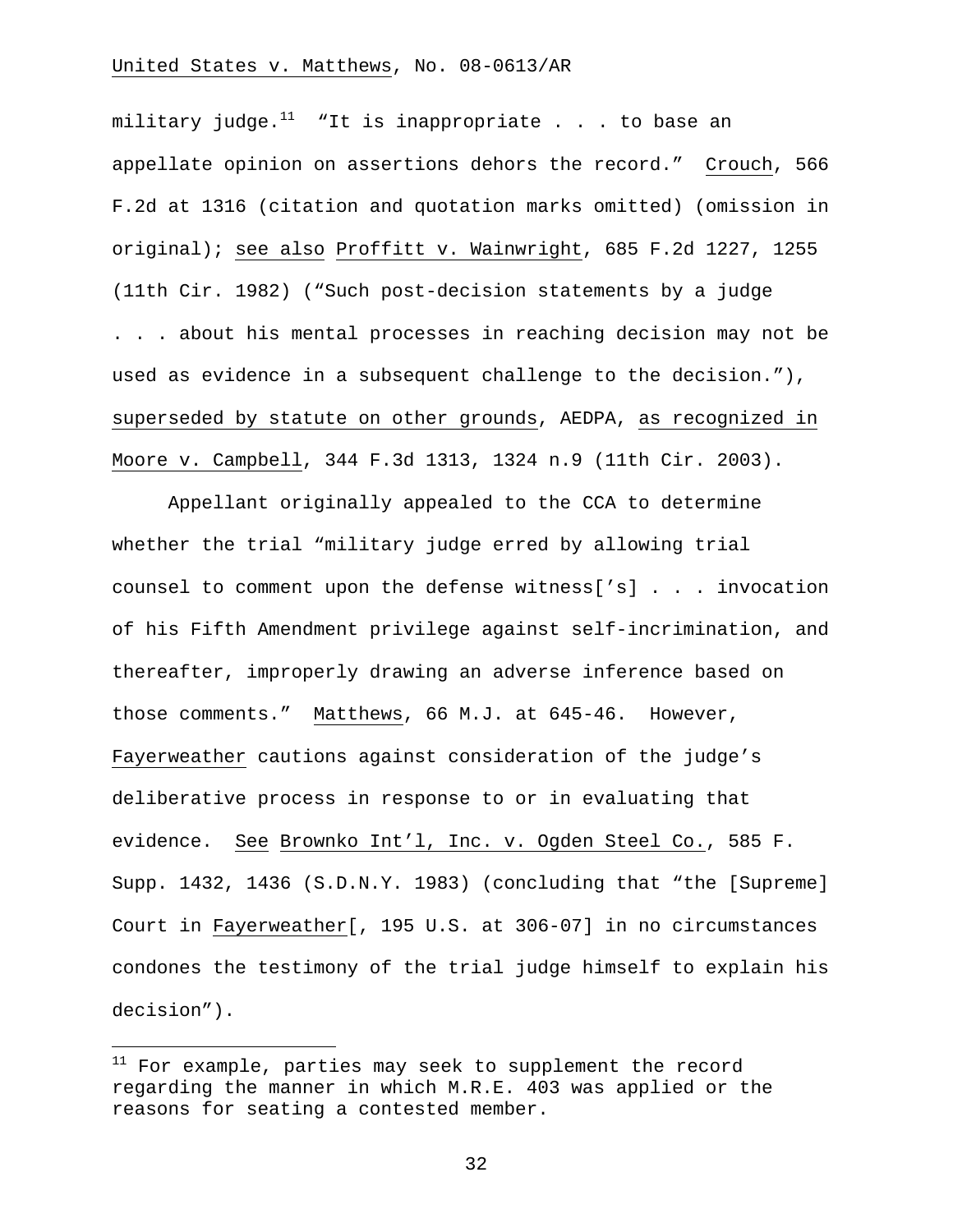This is not a case where the underlying appeal or policy implications compel testimony from the trial military judge about his reasoning or motivations. Thus, in formulating its opinion, the CCA should not have considered the trial military judge's testimony at the DuBay hearing that described his deliberations at the court-martial, regardless of whether the trial military judge was willing to testify.

The Government contends that because the military judge provided a brief recitation of the facts and his findings on the record, he "waived his deliberative privilege" and could "appropriately testif[y] about those limited matters during the Du[B]ay hearing." Under this reasoning, any time a military judge makes findings of fact or conclusions of law on the record, he can later be called upon to explain these findings in more detail in a subsequent proceeding. This is inconsistent with M.R.E. 509's incorporation of federal common law, which protects a military judge's deliberative process, and with the policy supporting such a protection. "If a judge seeks to give reasons for a decision, we are wiser for what is said on the record. However, once a judicial opinion is written and filed, we are all as expert in its interpretation as the hand that wrote it. It belongs to us all." Morrison, 650 F. Supp. at 807.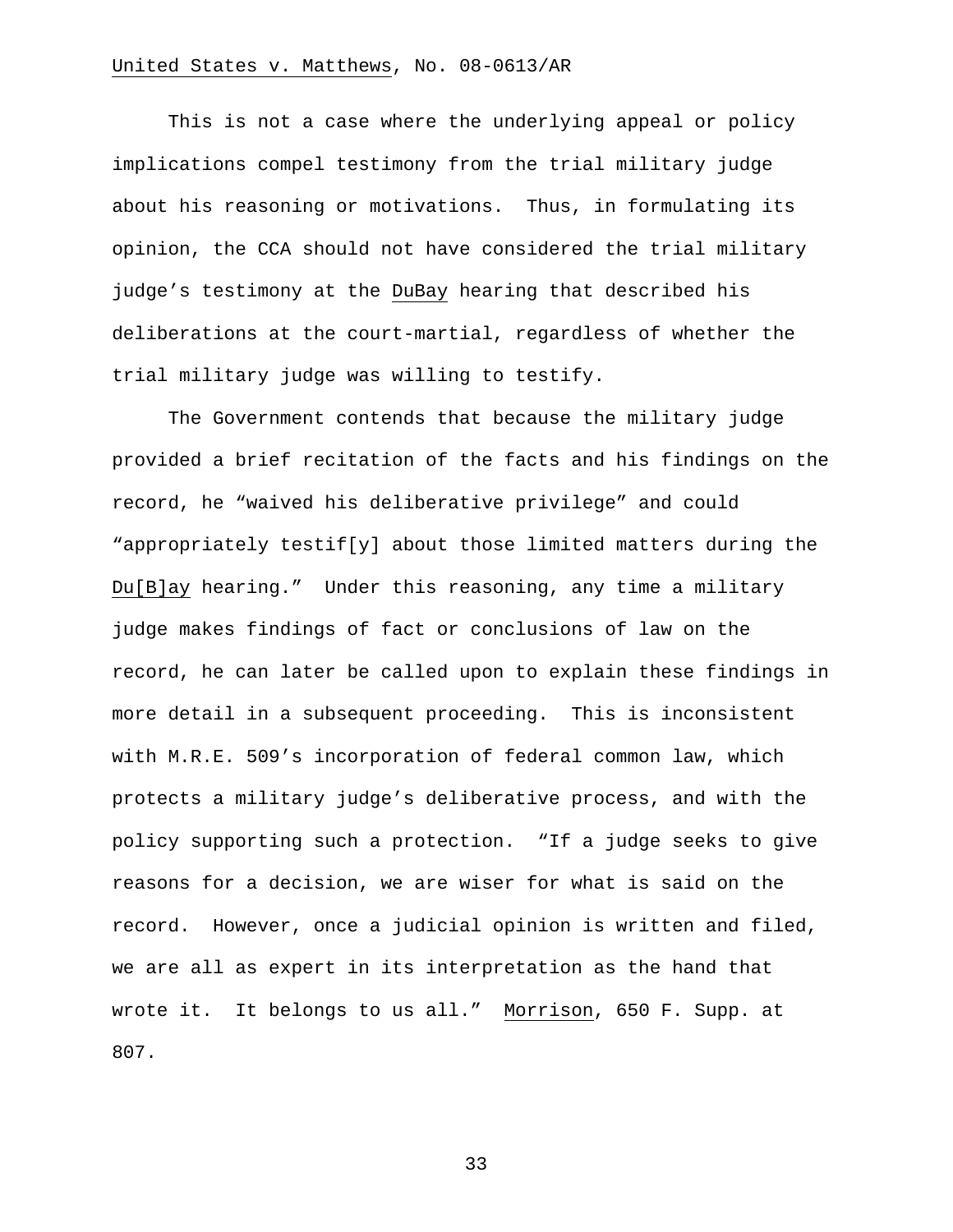In summary, it is "well-settled law that testimony revealing the deliberative thought processes of judges . . . is inadmissible." Rubens, 387 F.3d at 191. Therefore, we hold that the portions of the trial military judge's DuBay testimony in which he explained his deliberative process and reasoning at the court-martial are unreviewable evidence that cannot be considered by the CCA in this case. Perkins, 58 F.3d at 220; Washington, 693 F.2d at 1263.

Our conclusion is consistent with the Military Rules of Evidence, the Rules for Courts-Martial, and this Court's previous case law. M.R.E. 601 indicates that "[e]very person is competent to be a witness except as otherwise provided in these rules." Indeed, the subsequent evidentiary rules limit this general principle with regard to who may testify and the subject matter to which that person may testify. While M.R.E. 605, which addresses the competency of a military judge to serve as a witness, does not address a military judge's deliberative process, M.R.E. 605 is generally one of exclusion, rather than inclusion. See Roth, 332 F. Supp. 2d at 566 (interpreting the corollary Federal Rule of Evidence).<sup>12</sup> Further, our decision is

i<br>Li

 $^{12}$  In keeping with this principle, some judges have refused to testify when subpoenaed. See In re Cook, 49 F.3d 263, 265 (7th Cir. 1995) (noting that the trial judge declined to testify about the proceedings at trial); Crenshaw v. Dywan, 34 F. Supp. 2d 707, 710 (N.D. Ind. 1999) (finding that the court could properly decline to submit to a deposition).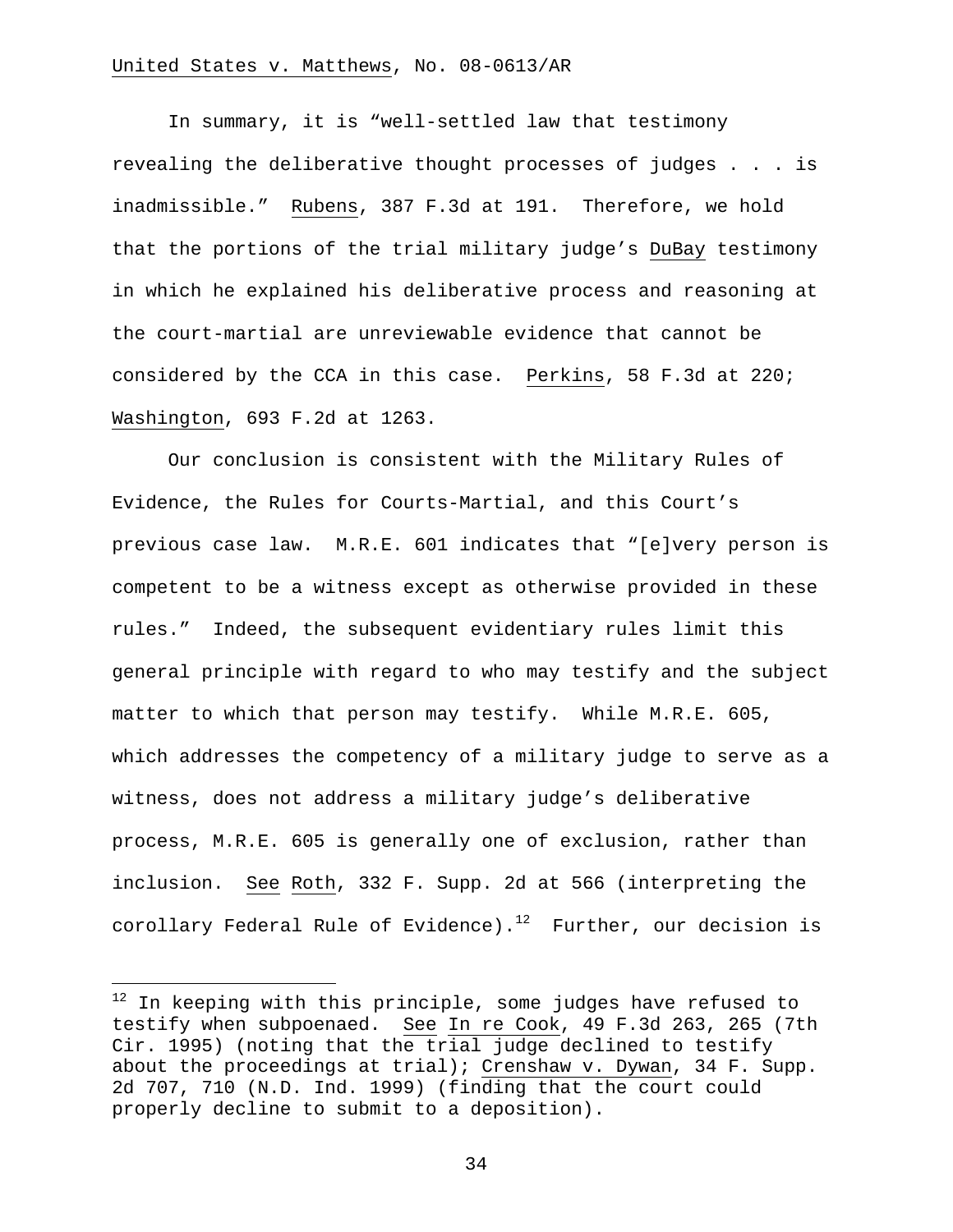consistent with McNutt, 62 M.J. 16. In that case, we stated that:

Our holding in this case in no way implies that the mental deliberations of military judges are not protected or that the decision-making processes of military judges are more open to scrutiny than the decision-making processes of members. We hold only that M.R.E. 606(b) is not the vehicle to protect those mental processes of military judges.

Id. at 20 n.26. Today we hold that the federal common law protection of the deliberative processes of judges is incorporated into military law through M.R.E. 509, and encompasses military judges sitting alone. Although the term "privilege" in this context is ambiguous, we interpret it in a manner consistent with federal common law, and thus also in a manner consistent with both M.R.E. 509 and M.R.E. 101.

#### CONCLUSION

In this case, we do not know the extent to which the CCA considered the testimony of the military trial judge regarding his deliberative process in applying M.R.E. 512, if at all. In light of our conclusion that such testimony is unreviewable, the appellate record does not now reflect whether or not the lower court would have reached its conclusion on harmless error without considering that testimony. Therefore, the decision of the United States Army Court of Criminal Appeals is set aside. The record of trial is returned to the Judge Advocate General of